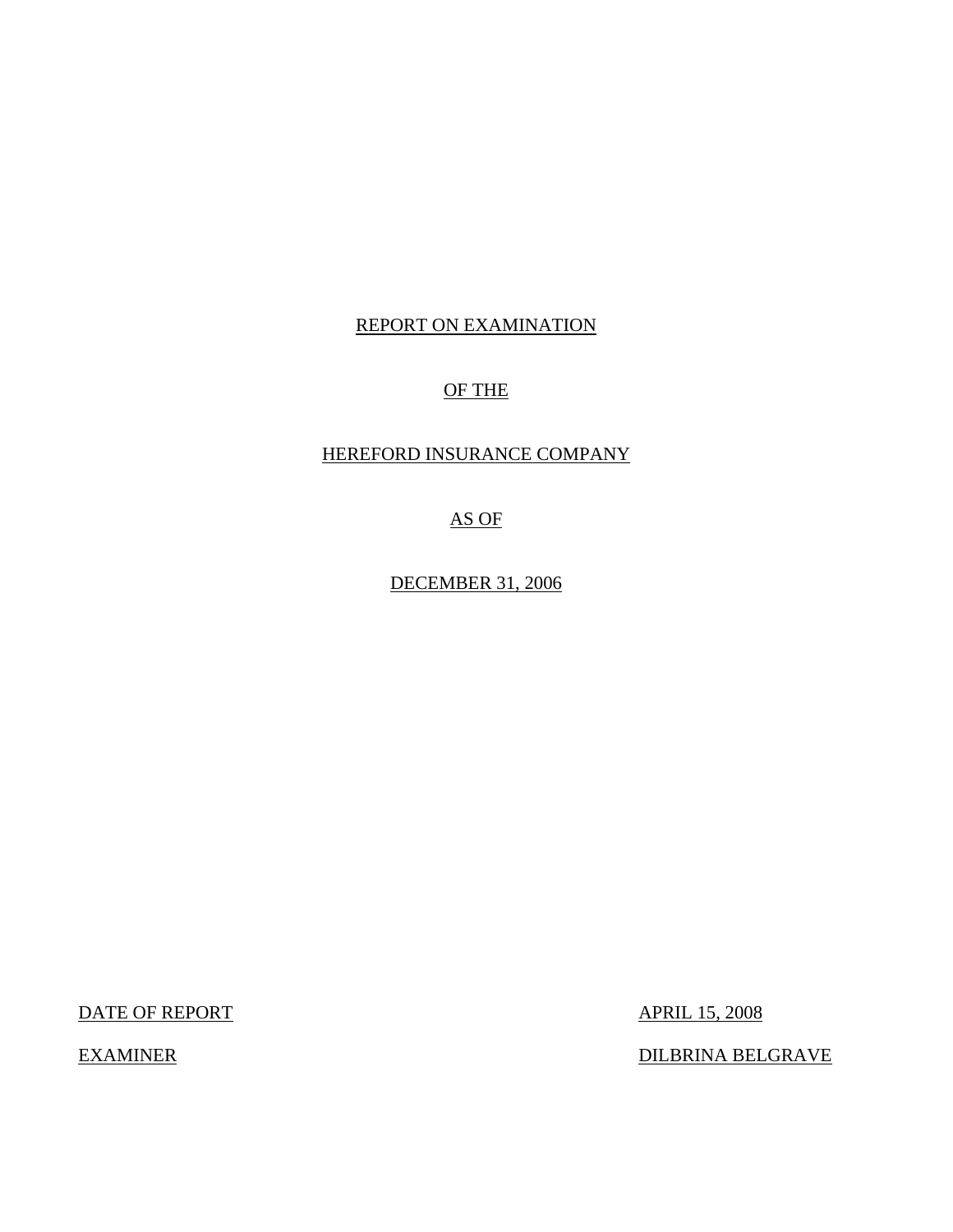# TABLE OF CONTENTS

# ITEM NO. PAGE NO.

| 1  | Scope of examination                                                                                                                                             | $\overline{2}$                |
|----|------------------------------------------------------------------------------------------------------------------------------------------------------------------|-------------------------------|
| 2. | <b>Description of Company</b>                                                                                                                                    | 3                             |
|    | A. Management<br>B. Territory and plan of operation<br>C. Reinsurance<br>D. Holding company system<br>E. Significant operating ratios<br>F. Accounts and records | 3<br>5<br>6<br>10<br>12<br>13 |
| 3. | <b>Financial statements</b>                                                                                                                                      | 16                            |
|    | A. Balance sheet<br>B. Underwriting and investment exhibit                                                                                                       | 16<br>18                      |
| 4. | Losses and loss adjustment expenses                                                                                                                              | 19                            |
| 5. | Compliance with prior report on examination                                                                                                                      | 21                            |
| 6. | Summary of comments and recommendations                                                                                                                          | 26                            |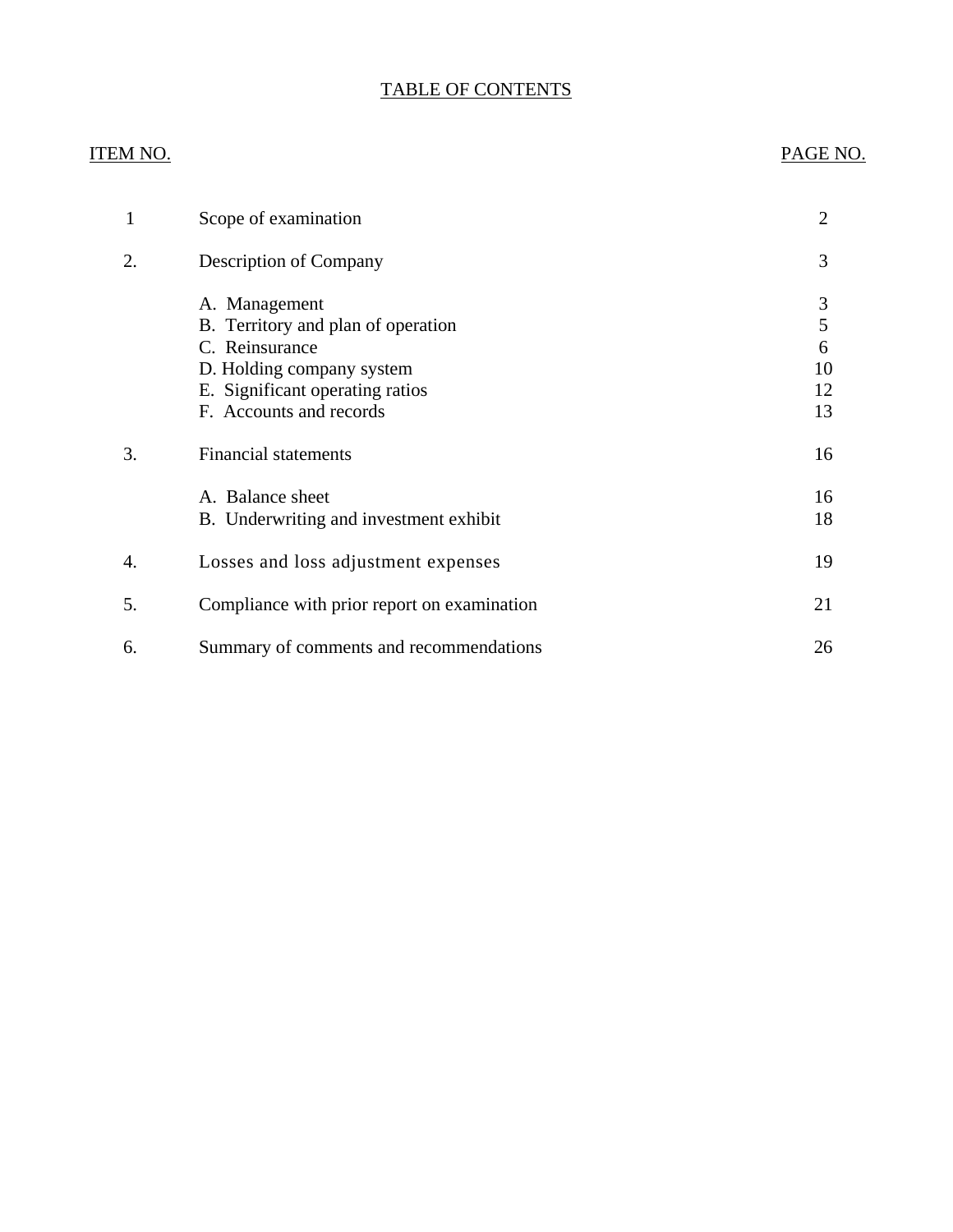

STATE OF NEW YORK INSURANCE DEPARTMENT 25 BEAVER STREET NEW YORK, NEW YORK 10004

April 15, 2008

Honorable Eric R. Dinallo Superintendent of Insurance Albany, New York 12257

Sir:

Pursuant to the requirements of the New York Insurance Law, and in compliance with the instructions contained in Appointment Number 22653 dated June 13, 2007 attached hereto, I have made an examination into the condition and affairs of Hereford Insurance Company as of December 31, 2006, and submit the following report thereon.

Wherever the designations "the Company" or "Hereford" appear herein without qualification, they should be understood to indicate Hereford Insurance Company.

Wherever the term "Department" appears herein without qualification, it should be understood to mean the New York Insurance Department.

The examination was conducted at the Company's home office located at 36-01 43<sup>rd</sup> Avenue, Long Island City, NY 11101.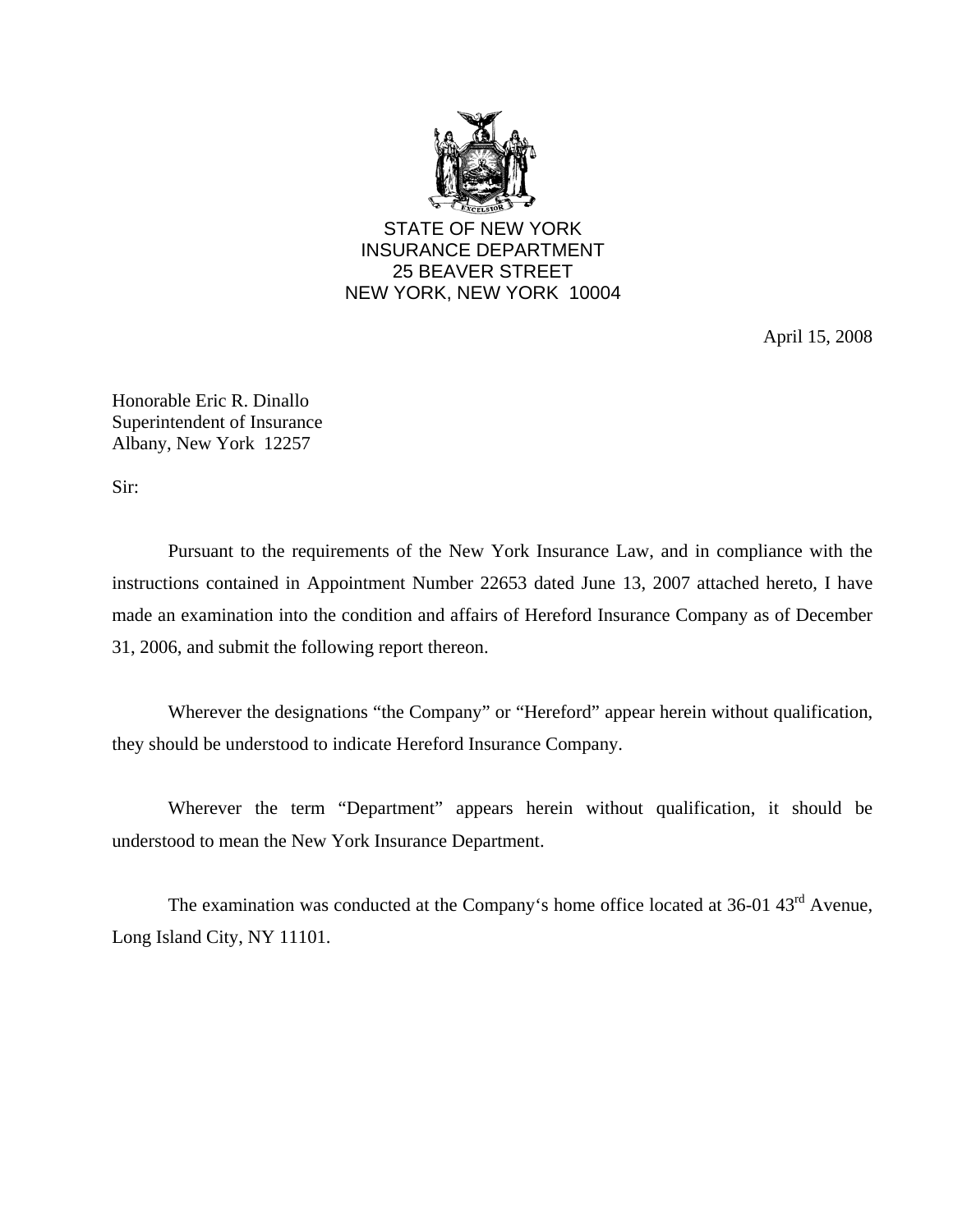#### 1. SCOPE OF EXAMINATION

<span id="page-3-0"></span>The previous examination was conducted as of December 31, 2002. This examination covered the four-year period from January 1, 2003 through December 31, 2006. Transactions occurring subsequent to this period were reviewed where deemed appropriate by the examiner.

The examination comprised a verification of assets and liabilities as of December 31, 2006. The examination included a review of income, disbursements and company records deemed necessary to accomplish such analysis or verification and utilized, to the extent considered appropriate, work performed by the Company's independent certified public accountants ("CPA"). A review or audit was also made of the following items as called for in the Examiners Handbook of the National Association of Insurance Commissioners ("NAIC"):

> History of Company Management and control Corporate records Fidelity bond and other insurance Territory and plan of operation Growth of Company Business in force by states Loss experience Reinsurance Accounts and records Financial statements

A review was also made to ascertain what action was taken by the Company with regard to comments and recommendations contained in the prior report on examination.

This report on examination is confined to financial statements and comments on those matters, which involve departures from laws, regulations or rules, or which are deemed to require explanation or description.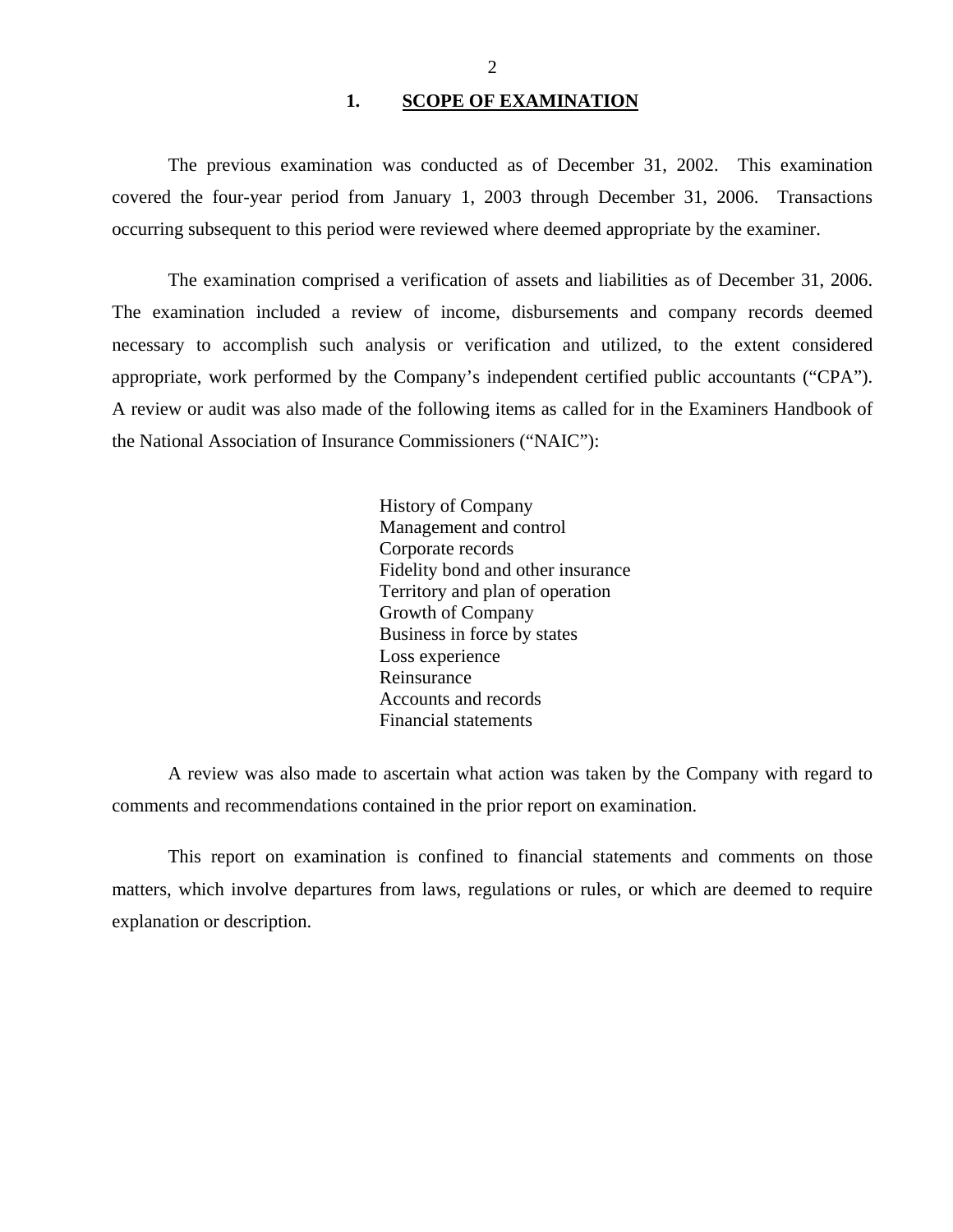# **2. DESCRIPTION OF COMPANY**

<span id="page-4-0"></span>The Company was incorporated under the laws of the State of New York on October 5, 1982 and commenced business on April 1, 1986.

At December 31, 2006, capital paid in was \$1,000,000 consisting of 1,000,000 shares of common stock at \$1 par value per share. Gross paid in and contributed surplus was \$709,200, which remains unchanged from the prior examination period.

## A. Management

Pursuant to the Company's charter and by-laws, management of the Company is vested in a board of directors consisting of not less than thirteen nor more than twenty-one members. The board met annually during each calendar year. At December 31, 2006, the board of directors was comprised of the following thirteen members:

| <b>Name and Residence</b> | <b>Principal Business Affiliation</b> |
|---------------------------|---------------------------------------|
| <b>Vincent Bitet</b>      | President.                            |
| Smithtown, NY             | <b>Bitet Insurance Brokerage</b>      |
| Paul Boucher              | Retired,                              |
| Pocono Summit, PA         | <b>Political Consultant</b>           |
| <b>Richard Chin</b>       | Chief Operating Officer,              |
| Wantagh, NY               | <b>Pearland Brokerage</b>             |
| Karen Greenbaum           | Senior Vice President,                |
| Roslyn, NY                | Hereford Insurance Company            |
| Neil Greenbaum            | President.                            |
| Roslyn, NY                | <b>Hereford Insurance Company</b>     |
| Pearl Greenbaum           | Retired Treasurer,                    |
| Boyton Beach, FL          | <b>Hereford Insurance Company</b>     |
| Eugene Haber              | Partner,                              |
| Roslyn, NY                | Colbert, Haber & Haber                |
| Barbara Hamill            | Vice President,                       |
| Avon, CT                  | <b>Hereford Insurance Company</b>     |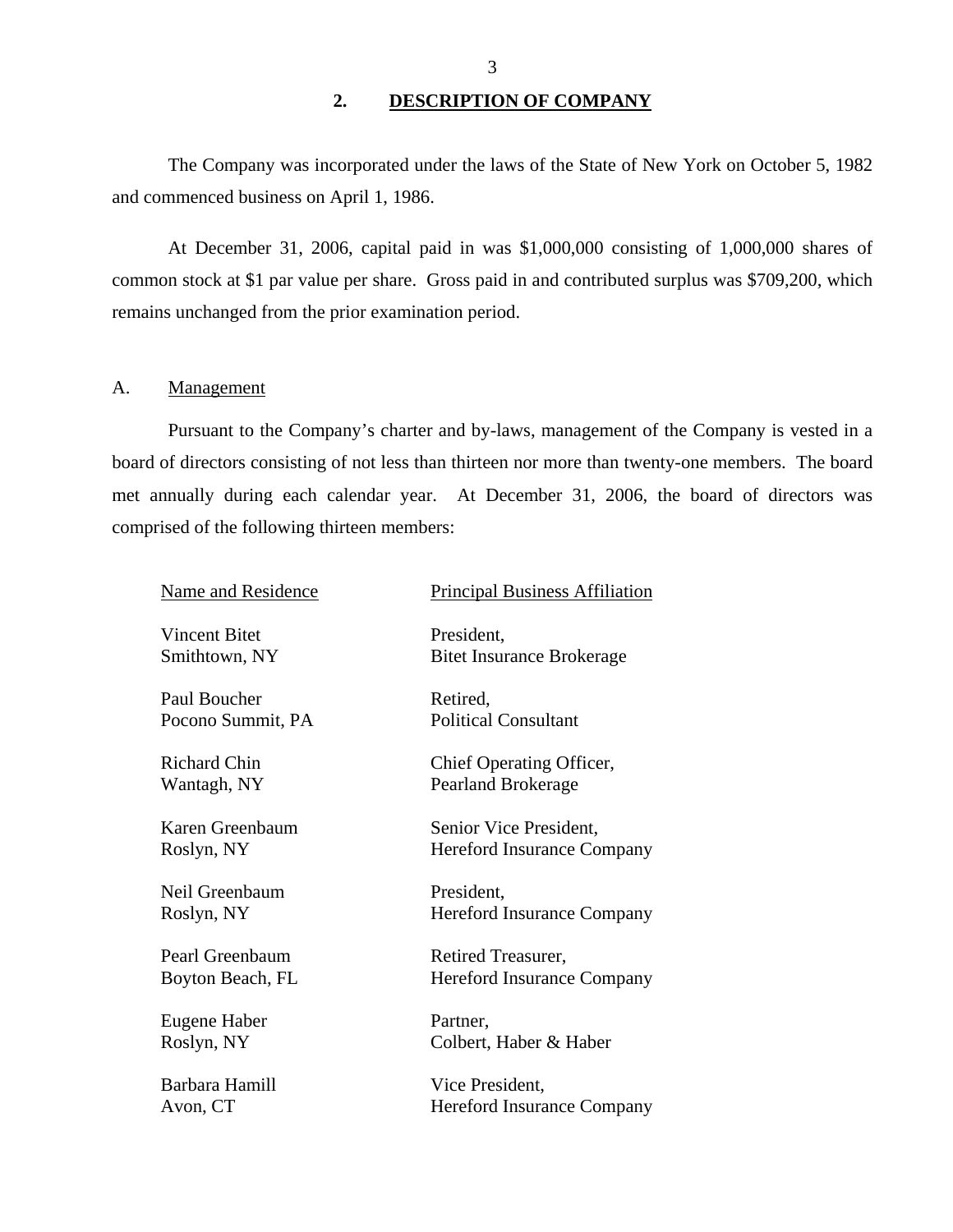| Name and Residence  | <b>Principal Business Affiliation</b>           |
|---------------------|-------------------------------------------------|
| John Hamill         | President,                                      |
| Avon, CT            | Suburban Greater Hartford Realty Mgmt. Corp.    |
| Lisa Kuba           | Vice President,                                 |
| Syosset, NY         | <b>Hereford Insurance Company</b>               |
| David Pollack       | Executive Director,                             |
| Washingtonville, NY | <b>Committee for Taxi Safety</b>                |
| Anne Schulman       | Treasurer,                                      |
| New Hyde Park, NY   | <b>Hereford Insurance Company</b>               |
| Annie Weinstein,    | Senior Vice President & Chief Operating Officer |
| Baldwin, NY         | <b>Hereford Insurance Company</b>               |

A review of the minutes of the board of directors' meetings held during the examination period indicated that the meetings were generally well attended by board members either by actual attendance or by telecommunication. However the minutes of the board of directors' meetings did not indicate that the investments made by Hereford Insurance Company were approved by the Company's board of directors. Section 1411(a) of the New York Insurance Law states, in pertinent part:

"No domestic insurer shall make any loan or investment, except as provided in subsection (h) hereof, unless authorized or approved by its board of directors or a committee thereof responsible for supervising or making such investment or loan. The committee's minutes shall be recorded and a report submitted to the board of directors at its next meeting."

It is recommended that the Company record any investment approval in its committee minutes pursuant to Section  $1411(a)$  of the New York Insurance Law. A similar recommendation was made in the prior report on examination.

As of December 31, 2006, the principal officers of the Company were as follows:

Name Title

| Neil Greenbaum  | President and Secretary      |
|-----------------|------------------------------|
| Anne Schulman   | <b>Treasurer</b>             |
| Karen Greenbaum | <b>Senior Vice President</b> |
| Barbara Hamill  | Vice President               |
| Annie Weinstein | <b>Senior Vice President</b> |
|                 |                              |

4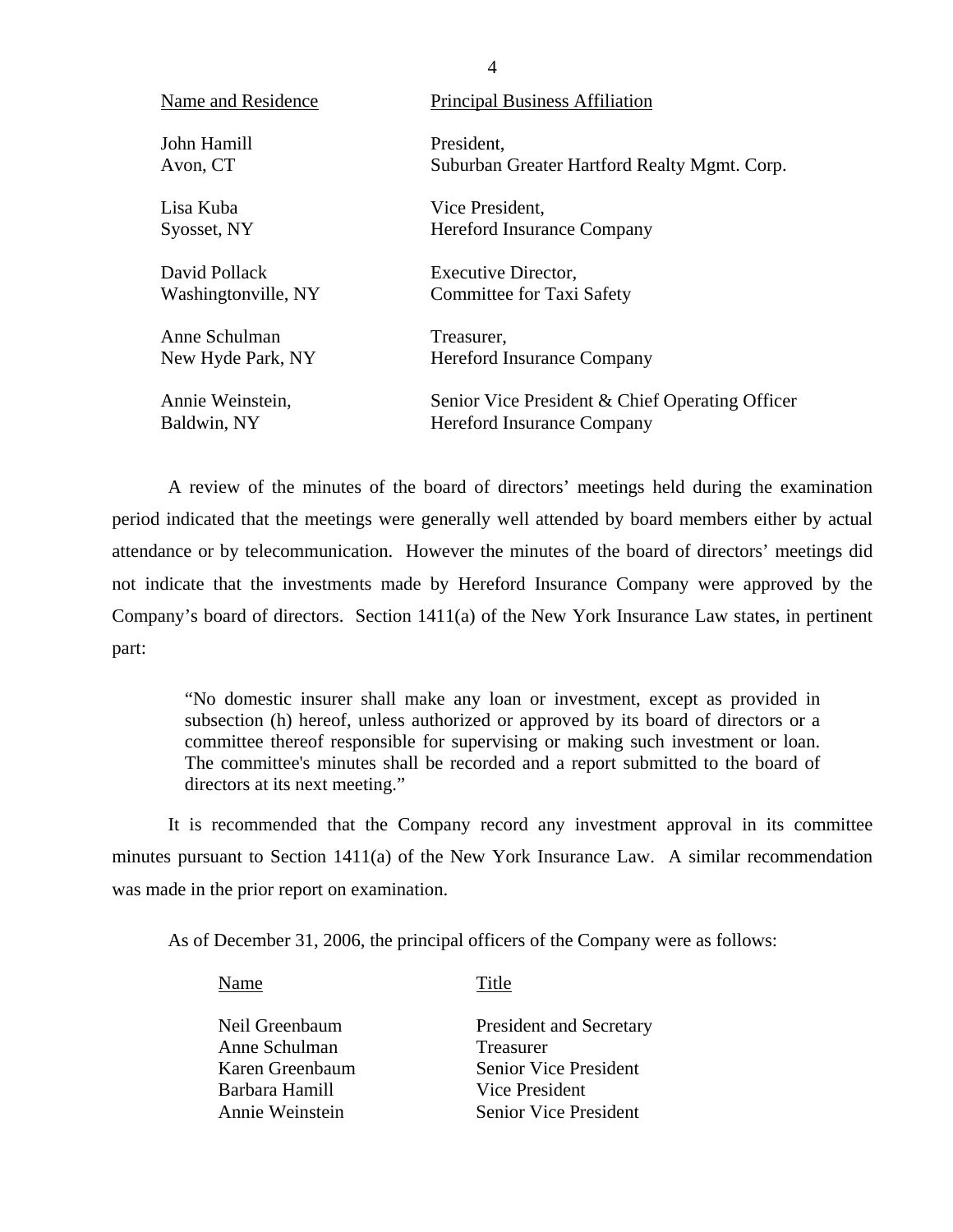<span id="page-6-0"></span>The prior report on examination contained a recommendation that the Company comply with Article IV, Sections 4 and 7 of its by-laws by having its vice presidents and treasurer be full-time active members of the Company's executive management and fulfill their duties, as indicated in the Company's by-laws, as officers of the Company.

Upon review of the Company's by-laws and principal officers, it was noted that senior vice president Karen Greenbaum and vice president Barbara Hamill were not full-time employees of the Company.

It is again recommended that the Company comply with Article IV, Section 4 of its by-laws by having its vice presidents be full-time active members of the Company's executive management and fulfill their duties, as indicated in the Company's by laws, as officers of the Company.

#### Fidelity Coverage

The prior report on examination contained a recommendation that the Company obtain adequate fidelity bond coverage commensurate with its exposure.

A review of the Company's fidelity bond currently in force indicated that the bond's limit of liability was insufficient based on the Company's exposure. According to the NAIC Financial Condition Examiners Handbook, the Company's fidelity bond coverage should be within the range of \$600,000 to \$700,000.

It is again recommended that the Company obtain adequate fidelity bond coverage commensurate with its exposure.

#### B. Territory and Plan of Operation

As of December 31, 2006, the Company was licensed to write business only in the State of New York.

As of the examination date, the Company was authorized to transact the kinds of insurance as defined in the following numbered paragraphs of Section 1113(a) of the New York Insurance Law: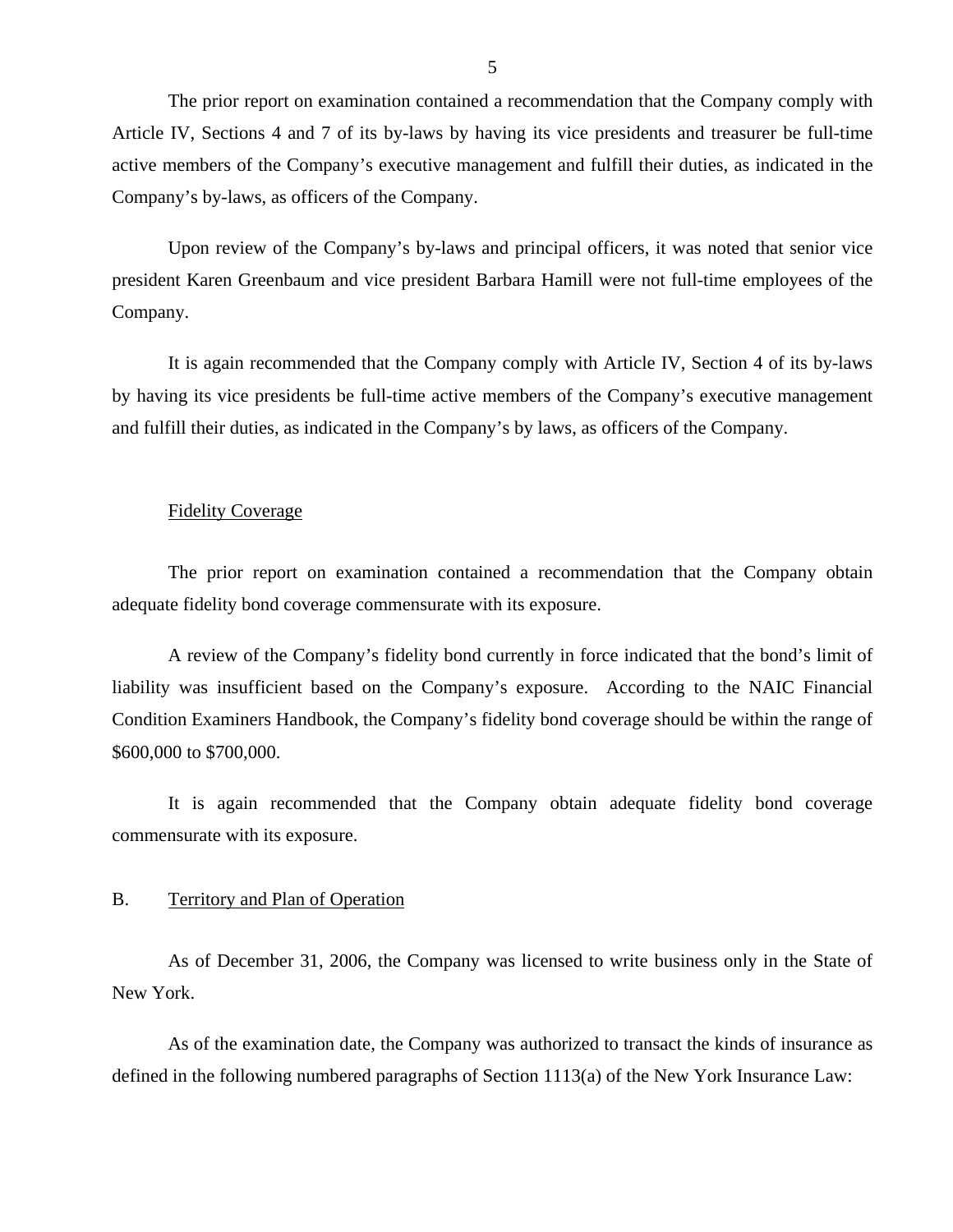<span id="page-7-0"></span>

| Paragraph | Line of Business                               |
|-----------|------------------------------------------------|
| 8         | Glass                                          |
| 13        | Personal injury liability                      |
| 14        | Property damage liability                      |
| 15        | Workers' compensation and employers' liability |
| 19        | Motor vehicle and aircraft physical damage     |
|           |                                                |

Based on the lines of business for which the Company is licensed and the Company's current capital structure, and pursuant to the requirements of Articles 13 and 41 of the New York Insurance Law, the Company is required to maintain a minimum surplus to policyholders in the amount of \$1,300,000.

The following schedule shows the direct premiums written by the Company in New York for the period under examination:

| Calendar Year | <b>Direct Premiums Written</b> |
|---------------|--------------------------------|
| 2003          | \$49,520,895                   |
| 2004          | \$63,259,445                   |
| 2005          | \$76,017,956                   |
| 2006          | \$81,757,354                   |
|               |                                |

The Company utilizes a network of brokers for the production of business. The majority of the business is written through Pearland Brokerage ("Pearland"). Pursuant to the provisions of Department Regulation 52-A, Pearland is deemed a controlling producer of the Company. This is further discussed in Item 2D, "Holding Company System".

#### C. Reinsurance

Assumed reinsurance accounted for a small amount of the Company's gross premiums written as of December 31, 2006. All insurers writing automobile insurance in this state must participate in the New York Automobile Insurance Plan ("NYAIP"). NYAIP is the central mechanism established pursuant to Article 53 of the New York Insurance Law to provide auto liability and physical damage coverages to those insureds that are unable to obtain such auto insurance in the voluntary market. The Company's assumed reinsurance represents its participation in this mandated market. It appears that the company is not accounting for its participation in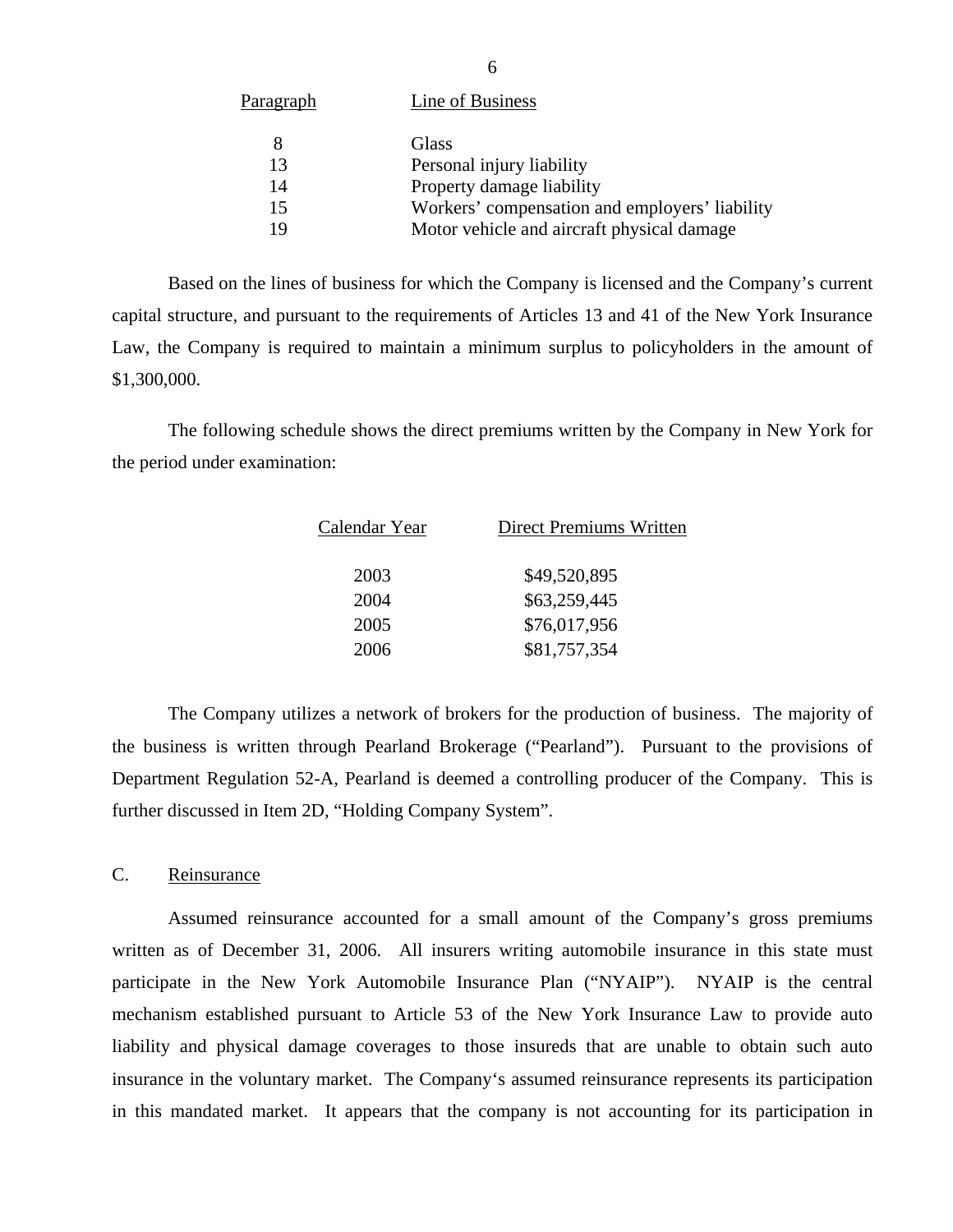NYAIP in accordance with the NAIC Accounting Practices and Procedures Manual, Statements of Statutory Accounting Principles ("SSAP") No. 63.

SSAP No 63 paragraph 8 states in part:

"If the reporting entity is a direct writer of the business, premiums shall be recorded as directly written and accounted for in the same manner as other business which is directly written by the entity."

It is recommended that the Company properly account for its NYAIP participation in accordance with SSAP No. 63, paragraph 8 of the NAIC Accounting Practices and Procedures Manual.

The company has structured its ceded reinsurance program to limit its maximum exposure to any one risk as follows:

## Workers' Compensation

The Company designed a ceded reinsurance program for its workers' compensation business to limit its maximum exposure in any one risk to \$40,000. The Company maintains a quota share agreement, whereby the Company cedes 60% of the first \$100,000 of its workers' compensation insurance to a non-affiliated, authorized reinsurer. The Company also maintains three excess of loss treaties between authorized reinsurers with the following layers of coverage: First excess of loss agreement with coverage of \$1,150,000 in excess of \$100,000; second excess of loss agreement with coverage of \$4,750,000 in excess of \$1,250,000; third excess of loss agreement with coverage of \$4,000,000 in excess of \$6,000,000.

#### Commercial Automobile

A.I.P.S.O.

The Company obtained reinsurance for its commercial automobile business as follows:

| Voluntary Commercial Automobile quota share                                                                                                                                                    | 65% with a combined single limit of \$300,000.                     |
|------------------------------------------------------------------------------------------------------------------------------------------------------------------------------------------------|--------------------------------------------------------------------|
| <b>Involuntary Commercial Automobile quota</b><br>share                                                                                                                                        | 60% with a combined single limit of \$500,000.                     |
| Per occurrence excess of loss - Extra contractual<br>obligations and excess of policy limits awards<br>only on Automobile Liability Insurance for all<br>NY Taxis, and business accepted under | \$250,000 excess of \$250,000 each occurrence,<br>limit \$500,000. |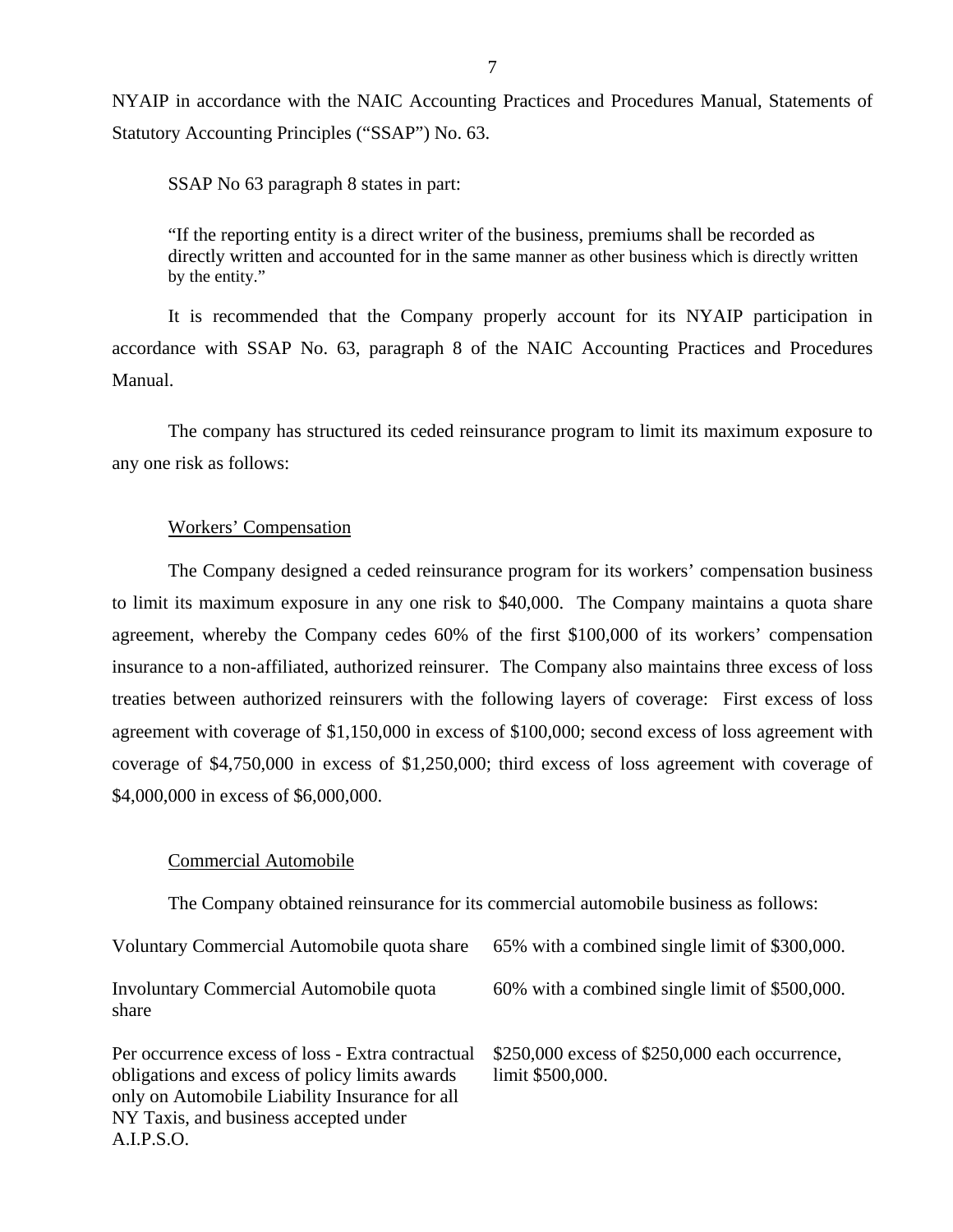up to a maximum of 10 New York Livery units otherwise recoverable shall be retained by the

Liability Insurance for all NY Taxis and limit \$1,000,000. business accepted under A.I.P.S.O.

Liability Insurance for all NY Taxis and limit \$2,000,000. business accepted under A.I.P.S.O.

Per occurrence excess of loss - Automobile \$200,000 excess of \$300,000 each occurrence, Liability business written under A.I.P.S.O. and limit \$400,000. Nevertheless, the first \$175,000 reinsured for its own account and the otherwise recoverable shall increase by \$25,000 at each anniversary date.

Per occurrence excess of loss - Automobile \$500,000 excess of \$500,000 each occurrence,

Per occurrence excess of loss – Automobile \$1,000,000 excess of \$1,000,000 each occurrence,

All ceded reinsurance agreements in effect as of December 31, 2006 were reviewed. All of the Company's reinsurance agreements contained the required clauses, including insolvency clause pursuant to Section 1308 of the New York Insurance Law with the exception of one agreement.

During a review of the Company's workers' compensation agreements, it was noted that the worker's compensation second and third layer, excess of loss agreements and the per policy excess of loss reinsurance agreement lacked the required terms as prescribed by NAIC Accounting Practices and Procedures Manual, Statements of Statutory Accounting Principles ("SSAP") No. 62, paragraph 8(d), which states in part the following:

"The agreement must provide for reports of premiums and losses, and payment of losses, no less frequently than on a quarterly basis, unless there is no activity during the period. The report of premiums and losses shall set forth the ceding entity's total loss and loss expense reserves on the policy obligations subject to the agreement, so that the respective obligations of the ceding entity and reinsurer will be recorded and reported on a basis consistent with this statement"

It is recommended that the Company amend its workers' compensation second and third layer excess of loss and per policy excess of loss agreements to include all of the required language pursuant to SSAP No. 62, paragraph 8 of the NAIC Accounting Practices and Procedures Manual.

It was further noted that the Company purchased its per policy excess of loss agreement at the behest of its quota share reinsurer. The quota share reinsurer agreed to share in the expense of procuring this coverage. As a result, the Company reduces its ceded reinsurance premiums payable by \$391,750 which represents the quota share reinsurer's portion of the premium. This condition of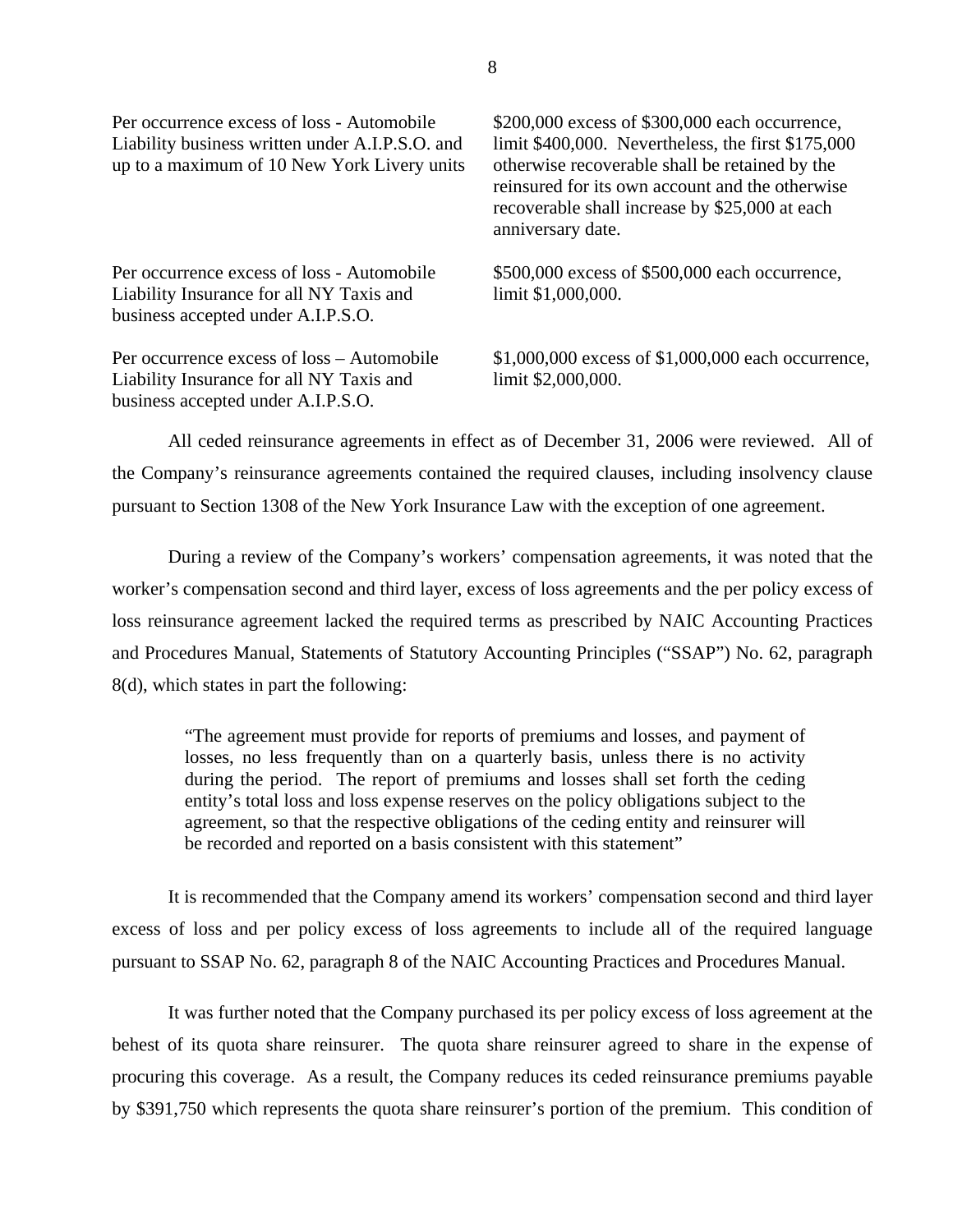procuring the Company quota share agreement was evident in the cover note to the contract; however this arrangement was not included in the executed quota share reinsurance agreement.

It is recommended that the Company amend its taxi liability quota share reinsurance agreement to include all terms and conditions agreed upon by both parties pursuant to Department Circular Letter No. 8 (2005).

Examination review of the Schedule F data reported by the Company in its filed annual statement was found to accurately reflect its reinsurance transactions. Additionally, management has represented that all material ceded reinsurance agreements transfer both underwriting and timing risk as set forth in SSAP No. 62. Representations were supported by appropriate risk transfer analyses and an attestation from the Company's chief executive officer pursuant to the NAIC Annual Statement Instructions. Additionally, examination review indicated that the Company was not a party to any finite reinsurance agreements. All ceded reinsurance agreements were accounted for utilizing reinsurance accounting as set forth in SSAP No. 62 of the NAIC Accounting Practices and Procedures Manual except the aforementioned per policy excess of loss reinsurance agreement.

#### Provisional Commissions

Under its workers' compensation quota share agreement, the reinsurer allows the Company a 20% provisional ceding commission on the ceded net subject premiums. The provisional ceding commission becomes adjustable on a sliding scale basis upward or downward contingent on the Company's loss ratios. The provisional ceding commission may reach a maximum of 40% on a 30% Company loss ratio or reduce to a low of 15% subject to an 80% Company loss ratio.

Under the liability quota share agreement, there is a 28% initial provisional ceding commission with sliding scale adjustments of upwards to 45% maximum ceding commissions on a Company loss ratio of 28% and a minimum ceding commission of 18% subject to a 79% loss ratio by the Company.

The ceding commissions allowed under these agreements enabled the Company to report ceding commission income of approximately \$4,000,000 during calendar year 2006. This caused the Company to score a value of 27% on the "Surplus aid to surplus" ratio, which exceeded the benchmark of 15% established by the National Association of Insurance Commissioners. This is the sixth consecutive year that the Company exceeded the NAIC benchmark for this ratio. Users of the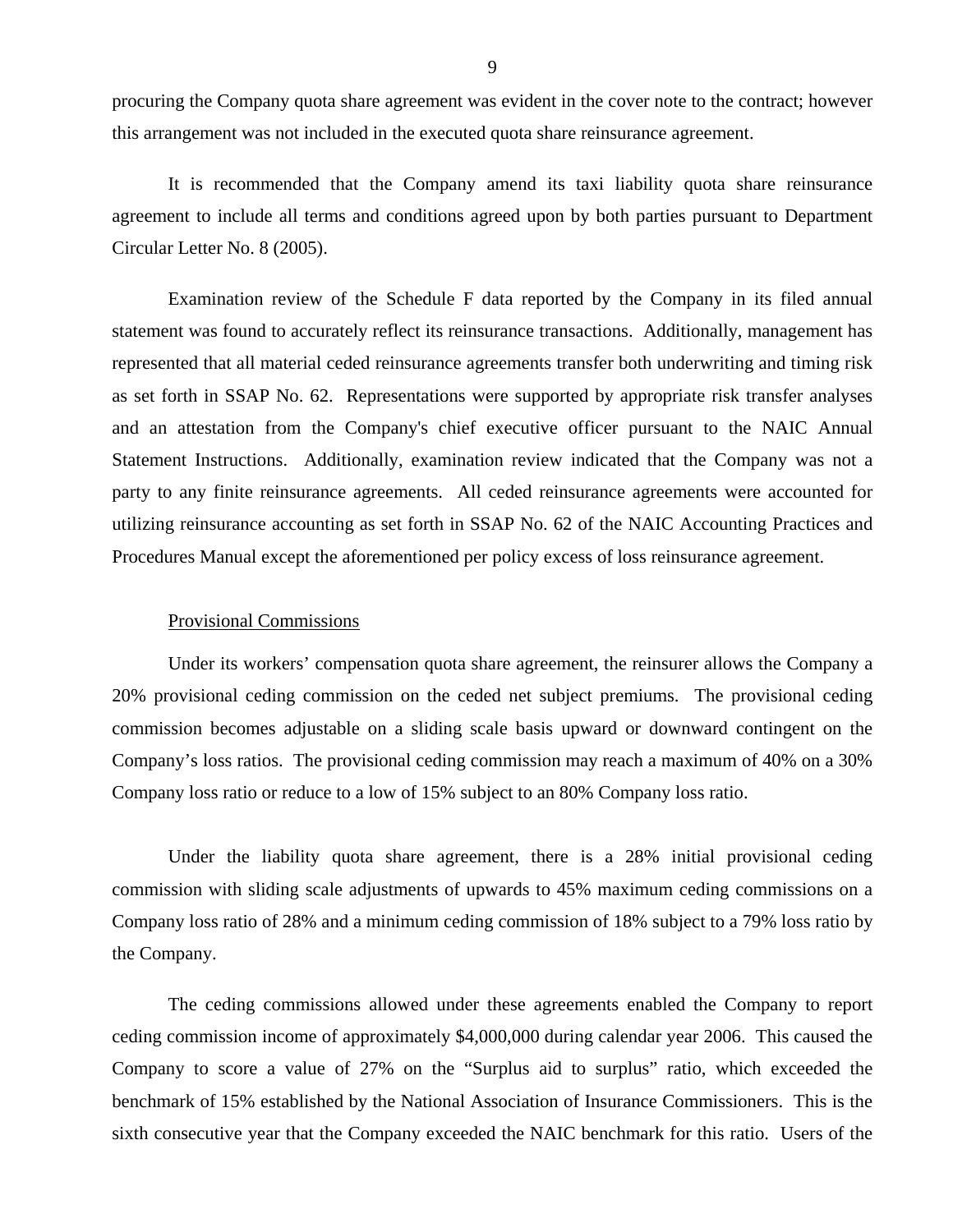<span id="page-11-0"></span>Company's financial statements should be aware of the possible distortive effects of ceding commission income on the Company's surplus position.

#### D. Holding Company System

The Company is a wholly-owned subsidiary of Hereford Holding Corporation ("HHC"), a non-operating New York shell corporation, which is ultimately controlled by the Greenbaum Family. The majority interest in HHC is held by Hereford Insurance Company's president, Neil Greenbaum, who directly owns 50% of HHC stock, with an additional 30% controlled by other immediate family members. Mr. Greenbaum also holds 10% interest in Pearland Brokerage, which is the Company's primary producer. In addition to his insurance operation, Mr. Greenbaum owns other businesses, including a fleet of medallion automobiles and medallion management services for entrepreneurs in New York City. All of Mr. Greenbaum's businesses are operated at the same Long Island City location as Hereford Insurance Company.

The prior report on examination contained a recommendation that the Company should fully comply with Department Regulation 52-A by filing in a timely manner its controlling producer report no later than April  $1<sup>st</sup>$  of each year as required.

Pursuant to Part 80-2.2 of Department Regulation 52-A:

"a controlled insurer in any calendar year receiving from a controlling producer total gross written premiums equal to or greater than five percent of the admitted assets of the controlled insurer as reported in the quarterly financial statement filed as of September  $30<sup>th</sup>$  of the prior year, is subject to reporting requirements prescribed herein with the superintendent on or before each April 1st."

A review of the holding company registration statements filed with this Department indicated that the Company failed to file its required reports in a timely manner.

It is again recommended that the Company fully comply with Department Regulation 52-A by filing in a timely manner its controlling producer report no later than April  $1<sup>st</sup>$  of each year as required.

The following is a chart of the holding company system at December 31, 2006: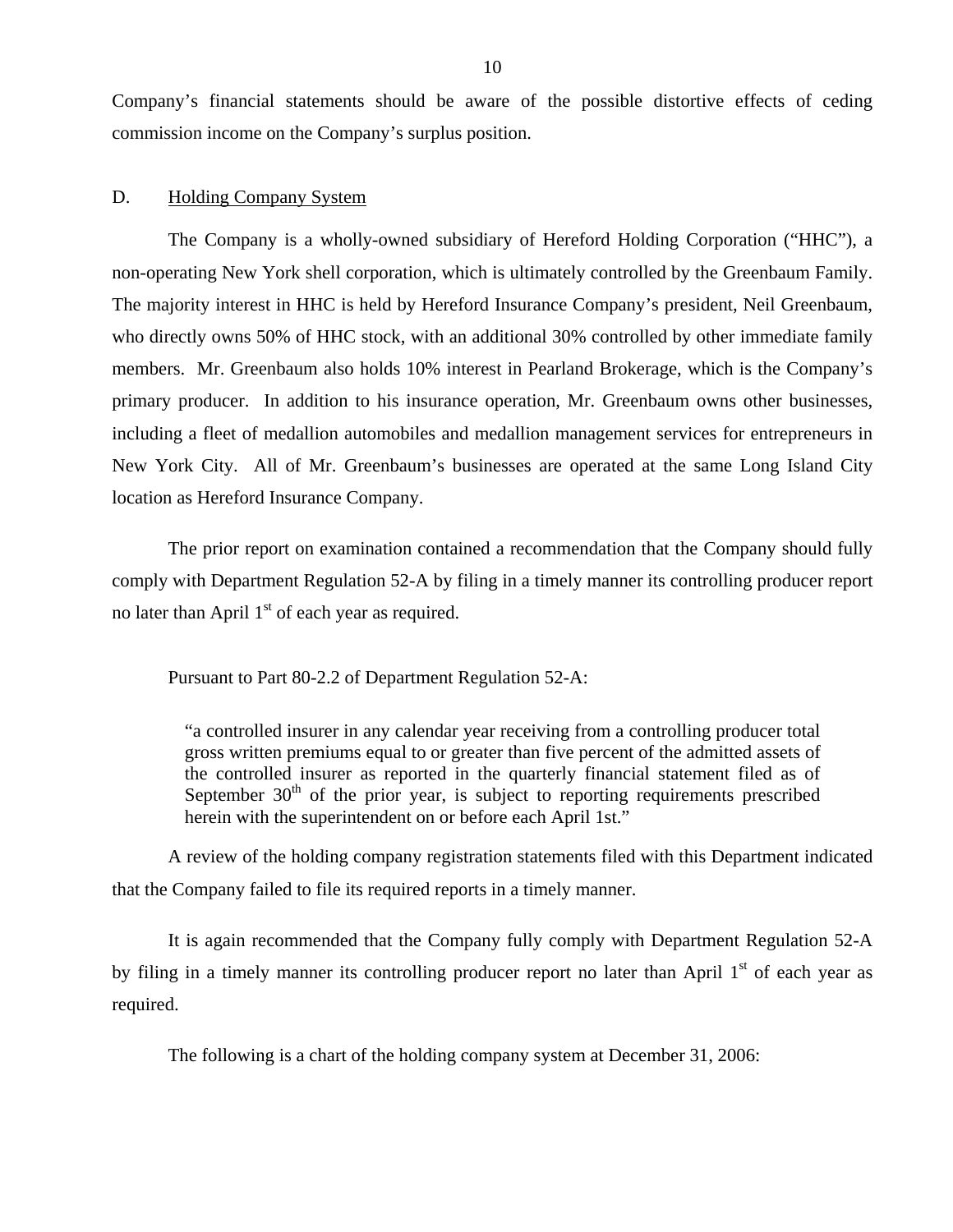

At December 31, 2006, the Company was party to the following agreements with other members of its holding company system:

## Brokerage Agreement

Effective February 12, 1998 and amended June 27, 2003, the Company entered into an agreement with its controlling producer, Pearland Brokerage, to place business for the Company. This agreement was filed with this Department pursuant to Section 1505 of the New York Insurance Law.

# Commercial Lease

Effective April 1, 2004, the Company entered into an agreement with its affiliate, Thirty Sixty O One, LLC, to rent office and parking space. Under the agreement, the Company agreed to rent the entire second floor and parking space located at 36-01 43rd Avenue, Long Island City, New York, for the term of three years. This agreement was not filed with this Department pursuant to Section 1505 of the New York Insurance Law.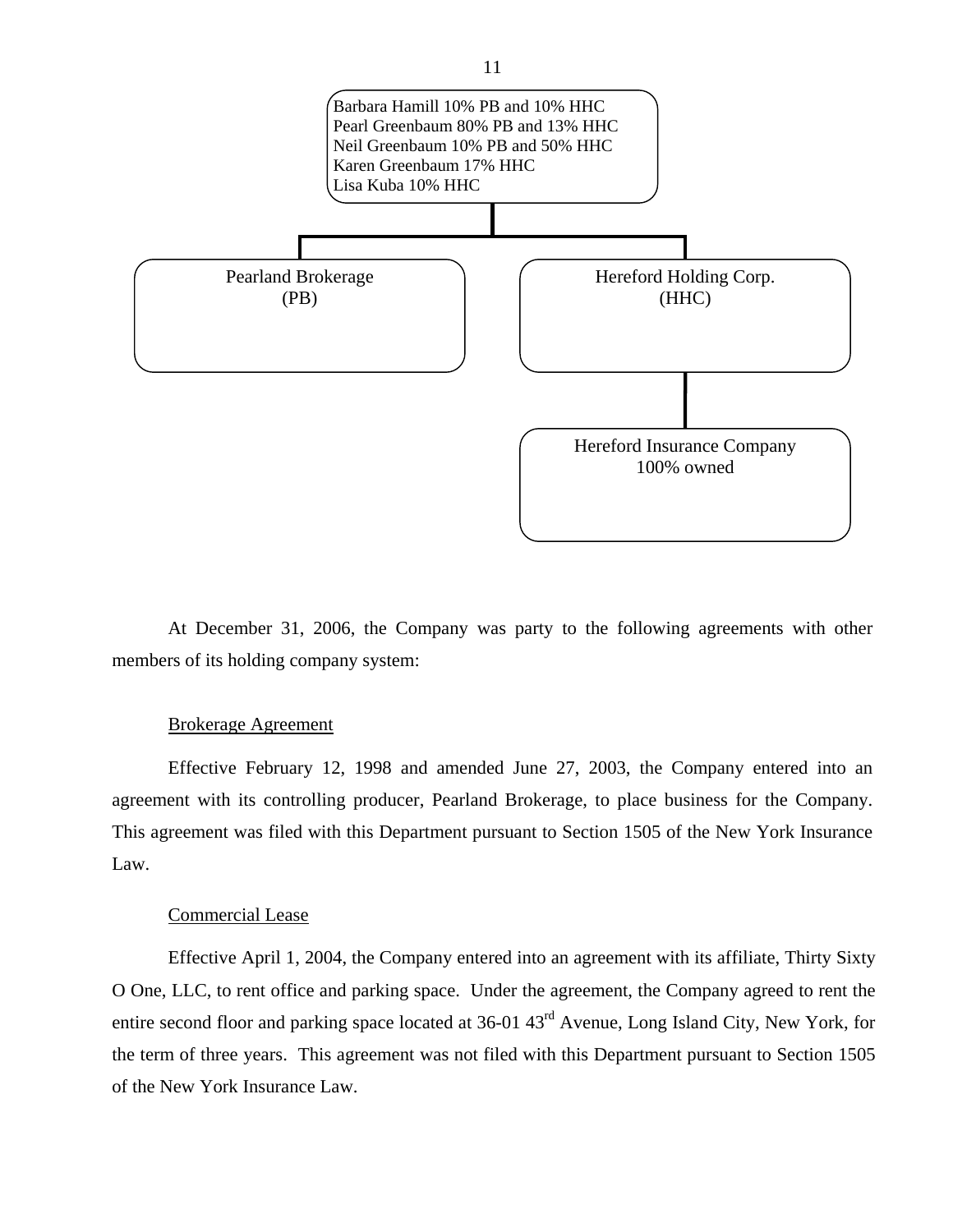Effective May 1, 2006, the Company entered into another agreement with its affiliate, Thirty Sixty O One, LLC, to rent office and parking space. Under the agreement, the Company agreed to rent approximately eighty percent of the third floor and parking space located at 36-01 43<sup>rd</sup> Avenue, Long Island City, New York, for the term of three years. This agreement was not filed with this Department pursuant to Section 1505 of the New York Insurance Law.

Subsequent to the date of this examination, the Company entered into another agreement with its affiliate, Thirty Sixty O One, LLC, to combine the two aforementioned agreements. Effective April 1, 2007, for a period of three years, the Company agreed to rent the entire second floor, approximately eighty percent of the third floor and parking spaced located at  $36{\text -}01$   $43^{\text{rd}}$  Avenue, Long Island City, New York, for the term of three years. This agreement was not filed with this Department pursuant to Section 1505 of the New York Insurance Law.

It is recommended that the Company file its lease agreement with the Department in accordance with Section 1505(d) of the New York Insurance Law.

## E. Significant Operating Ratios

The following ratios have been computed as of December 31, 2006, based upon the results of this examination:

| Net premiums written to surplus as regards policyholders                               | 2.06:1 |
|----------------------------------------------------------------------------------------|--------|
| Liabilities to liquid assets (cash and invested assets less investments in affiliates) | 84%    |
| Premiums in course of collection to surplus as regards policyholders                   | 8%     |

All of the above ratios fall within the benchmark ranges set forth in the Insurance Regulatory Information System of the National Association of Insurance Commissioners.

The underwriting ratios presented below are on an earned/incurred basis and encompass the three-year period covered by this examination:

|                                              | Amounts      | Ratios  |
|----------------------------------------------|--------------|---------|
| Losses and loss adjustment expenses incurred | \$55,801,722 | 83.07%  |
| Other underwriting expenses incurred         | (2,130,259)  | (3.17)  |
| Net underwriting gain                        | 13,499,218   | 20.10   |
| Premiums earned                              | \$67,170,681 | 100.00% |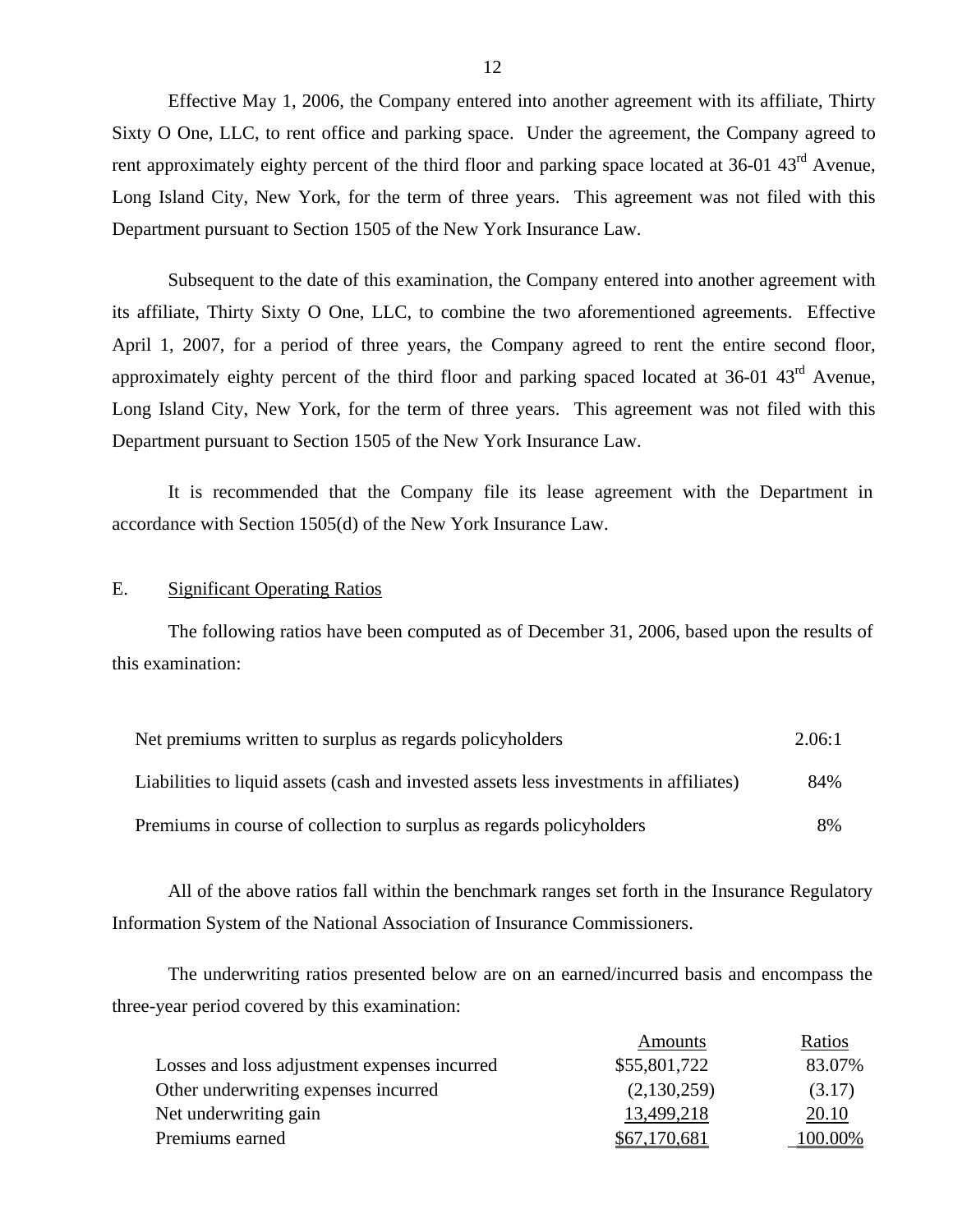#### <span id="page-14-0"></span>F. Accounts and Records

The Company's investments, reinsurance and loss accounts reporting are handled by the Company's outside accountant, reinsurance intermediary and actuary, respectively. The cash accounts and general ledger functions are performed by in-house staff. Based on a review of the Company's accounts and records, the following discrepancies were noted:

#### (i) Cash On Hand

It was recommended in the prior report on examination that signatories for the bank accounts be restricted to include only full time employees and that all signatories be approved by the Board of Directors. Upon review of the bank confirmation received by the Department, it appears that the company's account continues to have a non-employee as a signatory on the bank accounts. Section 1411(b) of the New York Insurance Law states in part:

"The disposition of the insurer's property is the responsibility of its Board of Directors…"

Since the signatories on company accounts are approved by the board of directors, the continued permission by the Board of Directors for non-employees to access company accounts as signatories is not consistent with Section 1411(b) of the New York Insurance Law.

It is recommended that the company comply with Section 1411(b) of the New York Insurance Law and restrict its signatory access to the company's bank accounts to employees.

#### (ii) Investment Accounts

The prior report on examination contained the following recommendations:

- It is recommended that the Company amend its existing custodial agreement to incorporate the standard protective clauses prescribed by the NAIC and also acknowledged by the Department as good public policy.
- It is recommended that the Company implement a separate custodial agreement with North Fork Bank ("NFB") applicable to Company investments both managed and held by NFB, pursuant to the parties' investment management agreement.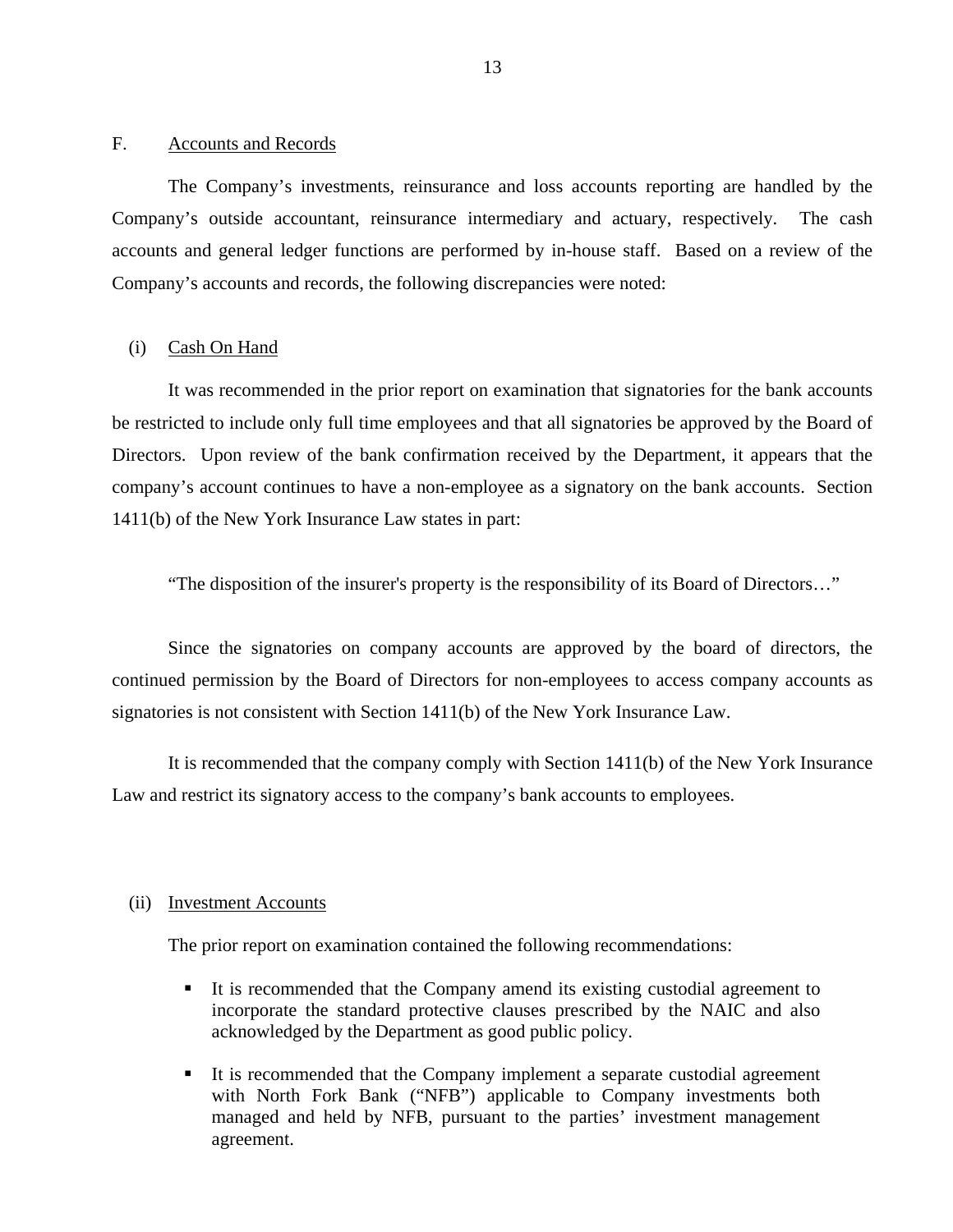During a review of the Company's custodial agreements, it was noted that the Company did not amend its existing custodial agreement with Bank of America (formerly Fleet Bank) or implement a separate custodial agreement with Capital One Bank (formerly North Fork Bank).

Therefore, it is again recommended that the Company amend its existing custodial agreement to incorporate the standard protective clauses prescribed by the NAIC Examiners Financial Condition Handbook and also acknowledged by the Department as good public policy.

Furthermore, it is again recommended that the Company implement a separate custodial agreement with Capital One Bank applicable to the Company's investments both managed and held by Capital One Bank pursuant to the parties' investment management agreement.

## (iii) Agent's Balances

During the review of the Company's agents' balances, it was noted that the Company does not age its voluntary and involuntary automobile uncollected premiums in accordance with SSAP No. 6 of the NAIC Accounting Practices and Procedures Manual.

It is recommended that the Company age its uncollected premium balances in accordance with SSAP No. 6 of the NAIC Accounting Practices and Procedures Manual.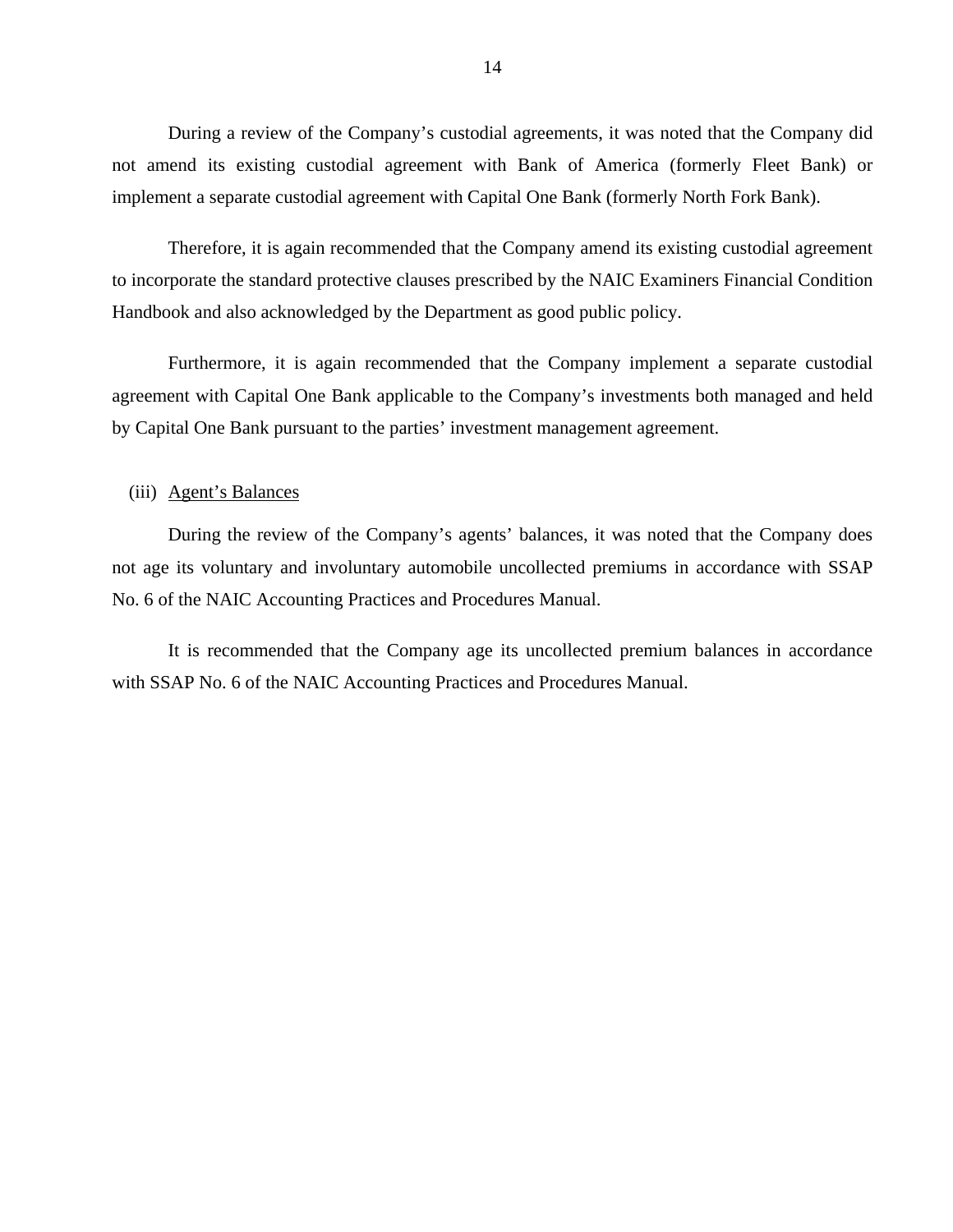#### (iv) Deferred Tax Asset

Upon review of the Company's calculation for its deferred tax asset, it was noted the calculation was not in compliance with SSAP No. 10, Paragraph 10(b), which states in part the following:

"Ten percent of statutory capital and surplus as required to be shown on the statutory balance sheet of the reporting entity for its most recently filed statement with the domiciliary state commissioner adjusted to exclude any net DTA, EDP equipment and operating system software and any positive goodwill."

The calculation error did not cause a material misstatement of the Company's admitted asset; however, it is recommended that the Company use the DTA calculation as prescribed by SSAP No. 10 of the NAIC Accounting Practices and Procedures Manual.

# (v) Unearned Premiums

Due to a system error, the Company's unearned premium reserve liability was miscalculated. The calculation error did not cause a material misstatement of the Company's liability; however, it is recommended that the Company verify its unearned premium reserve calculation to ensure accuracy when reporting its liabilities.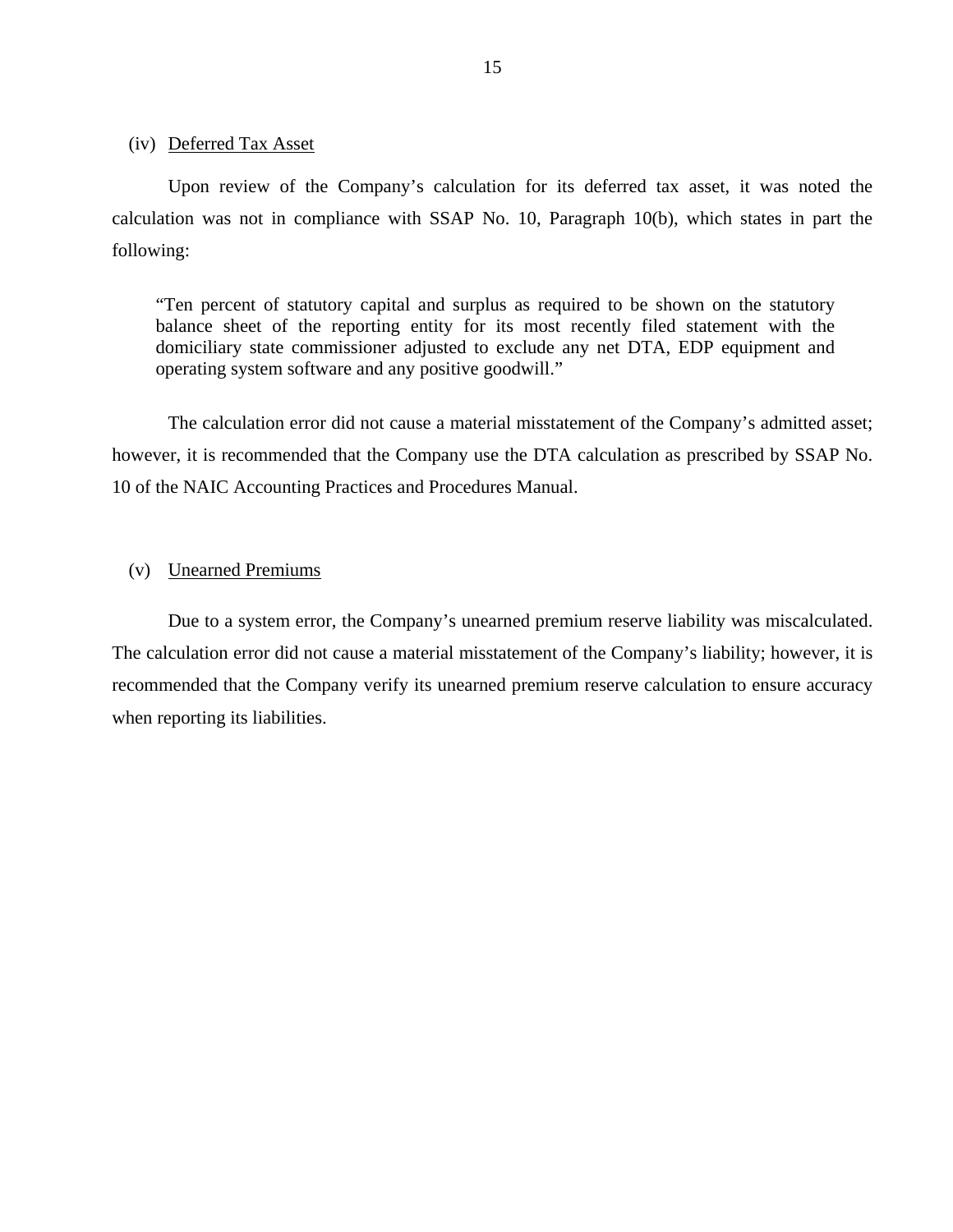# **3. FINANCIAL STATEMENTS**

# A Balance Sheet

The following shows the assets, liabilities and surplus as regards policyholders as of December 31, 2006 as determined by this examination and as reported by the Company:

| <b>Assets</b>                                        |              | <b>Assets Not</b>  | Net Admitted     |
|------------------------------------------------------|--------------|--------------------|------------------|
|                                                      | Assets       | Admitted           | Assets           |
| <b>Bonds</b>                                         | \$39,299,250 | \$0                | \$39,299,250     |
| Preferred stocks                                     | 2,627,978    | $\boldsymbol{0}$   | 2,627,978        |
| Common stocks                                        | 1,719,896    | $\boldsymbol{0}$   | 1,719,896        |
| Cash, cash equivalents and short-term investments    | 4,687,340    | $\Omega$           | 4,687,340        |
| Investment income due and accrued                    | 581,187      | 0                  | 581,187          |
| Uncollected premiums and agents' balances in the     |              |                    |                  |
| course of collection                                 | 1,270,218    | 127,034            | 1,143,184        |
| Deferred premiums, agents' balances and installments |              |                    |                  |
| booked but deferred and not yet due                  | 4,576,521    | $\theta$           | 4,576,521        |
| Amounts recoverable from reinsurers                  | 3,531,339    | $\boldsymbol{0}$   | 3,531,339        |
| Current federal and foreign income tax recoverable   |              |                    |                  |
| and interest thereon                                 | 750,000      | $\overline{0}$     | 750,000          |
| Net deferred tax asset                               | 2,094,294    | 732,307            | 1,361,987        |
| Electronic data processing equipment and software    | 166,699      | 0                  | 166,699          |
| Furniture and equipment, including health care       |              |                    |                  |
| delivery assets                                      | 122,629      | 122,629            | $\boldsymbol{0}$ |
| Leasehold improvements                               | 463,011      | 463,011            | $\Omega$         |
| Other assets                                         | 80,130       | 48,129             | 32,001           |
| <b>Total assets</b>                                  | \$61,970,492 | <u>\$1,493,110</u> | \$60,477,382     |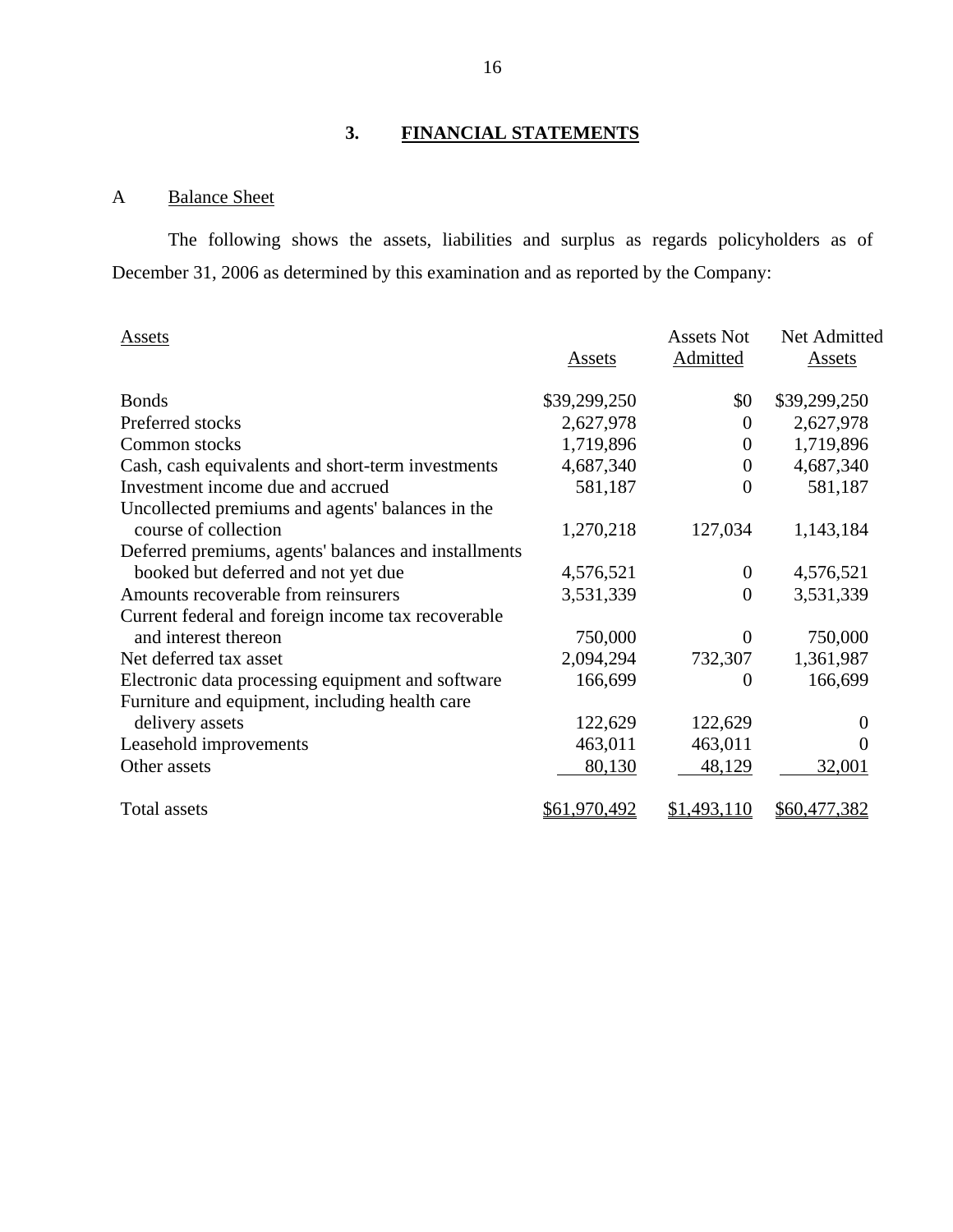# Liabilities, surplus and other funds

| Liabilities                                                           | <b>Company</b> |
|-----------------------------------------------------------------------|----------------|
| Losses                                                                | \$19,866,478   |
| Loss adjustment expenses                                              | 6,935,568      |
| Commissions payable, contingent commissions and other similar charges | 6,458          |
| Other expenses (excluding taxes, licenses and fees)                   | 242,619        |
| Taxes, licenses and fees (excluding federal and foreign income taxes) | 2,269,238      |
| Unearned premiums                                                     | 8,001,093      |
| Ceded reinsurance premiums payable (net of ceding commissions)        | 7,165,962      |
| Amounts withheld or retained by company for account of others         | 963,814        |
| Payable for securities                                                | 17,953         |
| Aggregate write-ins for liabilities                                   | 26,338         |
| <b>Total liabilities</b>                                              | \$45,495,521   |
| Surplus and Other Funds                                               |                |
| Common capital stock                                                  | \$1,000,000    |
| Gross paid in and contributed surplus                                 | \$709,200      |
| Unassigned funds (surplus)                                            | \$13,272,661   |
| Surplus as regards policyholders                                      | \$14,981,861   |
| Total liabilities, surplus and other funds                            | \$60,477,382   |

NOTE: The Internal Revenue Service has not yet begun to audit tax returns covering tax years 2003 through 2006. The examiner is unaware of any potential exposure of the Company to any tax assessment and no liability has been established herein relative to such contingency.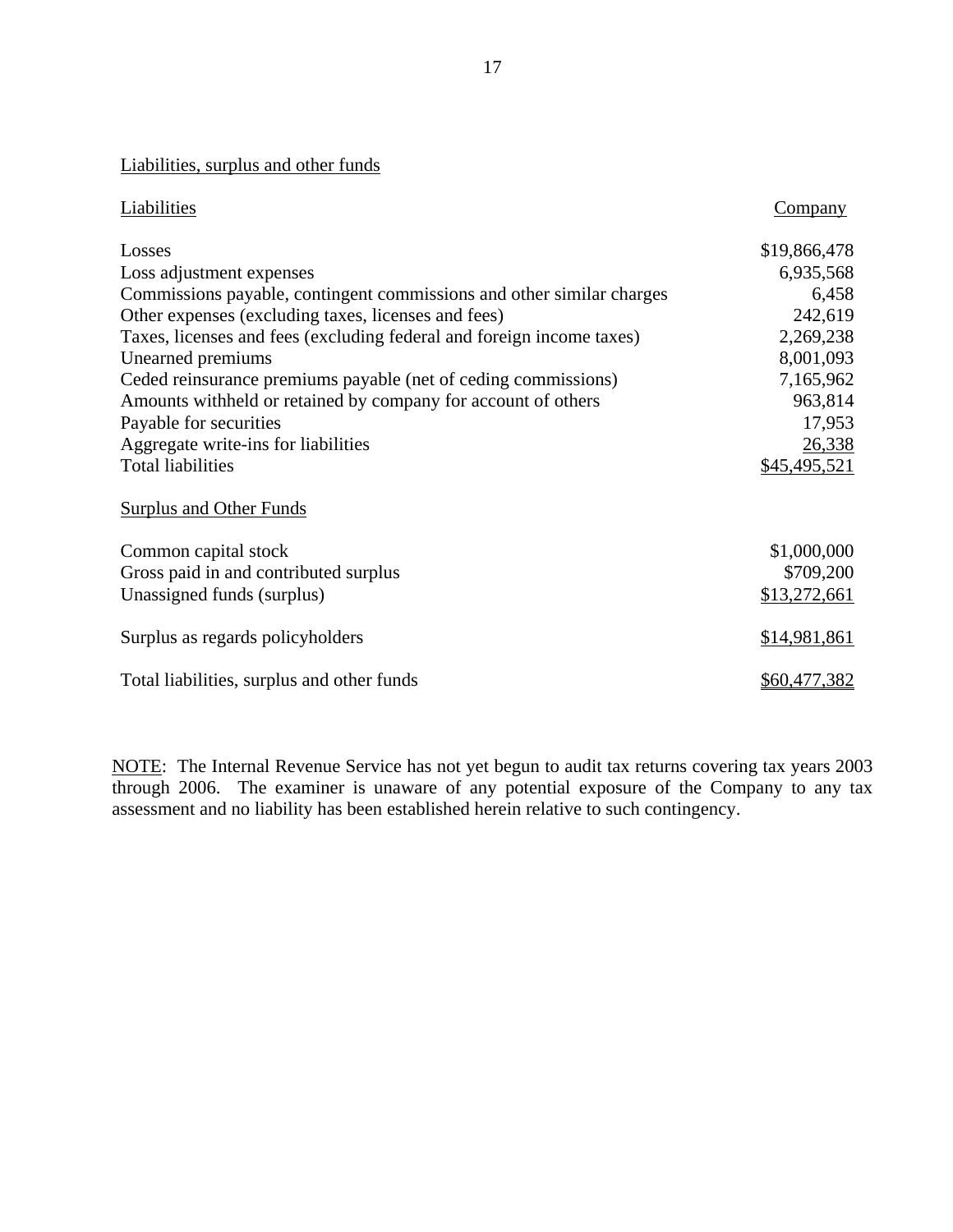# B. Underwriting and Investment Exhibit

Surplus as regards policyholders increased \$10,439,514 during the four-year examination period January 1, 2003 through December 31, 2006, detailed as follows:

# Statement of Income

| <b>Underwriting Income</b>                                                                                                                                              |                                           |                  |
|-------------------------------------------------------------------------------------------------------------------------------------------------------------------------|-------------------------------------------|------------------|
| Premiums earned                                                                                                                                                         |                                           | \$67,170,681     |
| Deductions:<br>Losses incurred<br>Loss adjustment expenses incurred<br>Other underwriting expenses incurred                                                             | \$33,771,985<br>22,029,737<br>(2,130,259) |                  |
| Total underwriting deductions                                                                                                                                           |                                           | 53,671,463       |
| Net underwriting gain                                                                                                                                                   |                                           | \$13,499,218     |
| <b>Investment Income</b>                                                                                                                                                |                                           |                  |
| Net investment income earned<br>Net realized capital gain                                                                                                               | \$4,100,545<br>98,101                     |                  |
| Net investment gain                                                                                                                                                     |                                           | 4,198,646        |
| Other Income                                                                                                                                                            |                                           |                  |
| Net gain or (loss) from agents' or premium balances charged off<br>Finance and service charges not included in premiums<br>Aggregate write-ins for miscellaneous income | \$(529,574)<br>1,440,596<br>527           |                  |
| Total other income                                                                                                                                                      |                                           | 911,549          |
| Net income before dividends to policyholders and before federal<br>and foreign income taxes                                                                             |                                           | \$18,609,413     |
| Dividends to policyholders                                                                                                                                              |                                           | $\theta$         |
| Net income after dividends to policyholders but before federal<br>and foreign income taxes                                                                              |                                           | \$18,609,413     |
| Federal and foreign income taxes incurred                                                                                                                               |                                           | <u>7,596,282</u> |
| Net income                                                                                                                                                              |                                           | \$11,013,131     |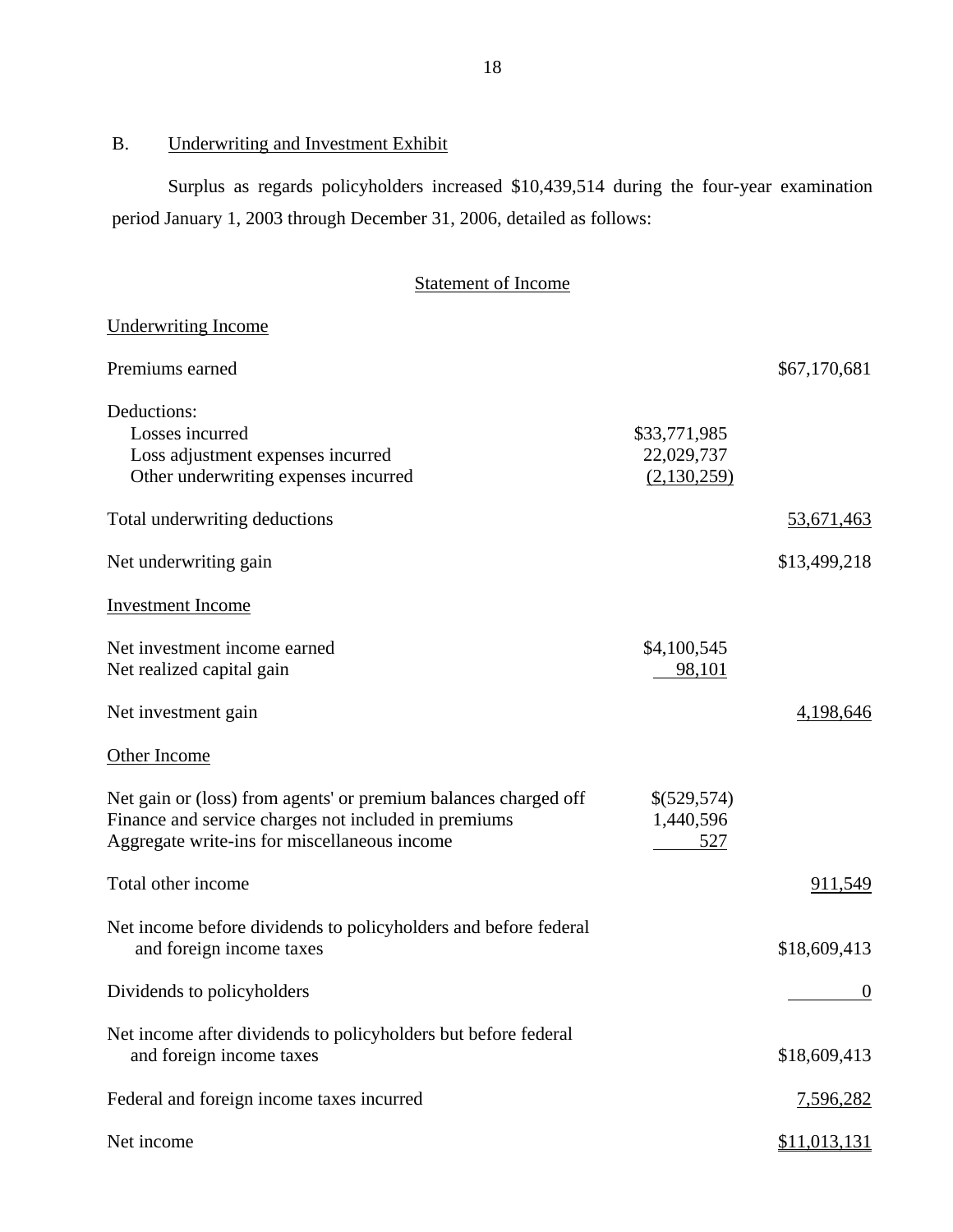#### Capital and Surplus

<span id="page-20-0"></span>

| Surplus as regards policyholders per report on<br>examination as of December 31, 2002 |              |                | \$3,745,227  |
|---------------------------------------------------------------------------------------|--------------|----------------|--------------|
|                                                                                       | Gains in     | Losses in      |              |
|                                                                                       | Surplus      | <b>Surplus</b> |              |
| Net income                                                                            | \$11,013,131 |                |              |
| Net unrealized capital gains or (losses)                                              |              | 70,096         |              |
| Change in net deferred income tax                                                     | 1,286,831    |                |              |
| Change in nonadmitted assets                                                          |              | 805,452        |              |
| Dividends to stockholders                                                             |              | 1,019,000      |              |
| Aggregate write-ins for gains and losses in surplus                                   | 831,220      |                |              |
| Total gains and losses                                                                | \$13,131,182 | \$1,894,548    |              |
| Net increase (decrease) in surplus                                                    |              |                | \$11,236,634 |
| Surplus as regards policyholders per report on                                        |              |                |              |
| examination as of December 31, 2006                                                   |              |                | \$14,981,861 |

# **4. LOSSES AND LOSS ADJUSTMENT EXPENSES**

The examination liability for the captioned items of \$26,802,046 is the same as reported by the Company as of December 31, 2006. The examination analysis was conducted in accordance with generally accepted actuarial principles and was based on statistical information contained in the Company's internal records and in its filed annual statements.

The prior report on examination contained the following recommendations:

- It is recommended that management maintain complete internal records to support the paid and outstanding loss information reported in Schedule P of the Company's commercial automobile liability insurance line.
- It is recommended that the Company follow the Annual Statement Instructions by reporting complete and accurate claim count information in each of the required sections of Schedule P.

Based on a review of the Company's commercial automobile liability loss system, it was noted that there were discrepancies with the year-end loss reports provided by the Company to support its paid loss and Schedule P reporting, including errors relating to duplicate claim payments and missing paid loss amounts.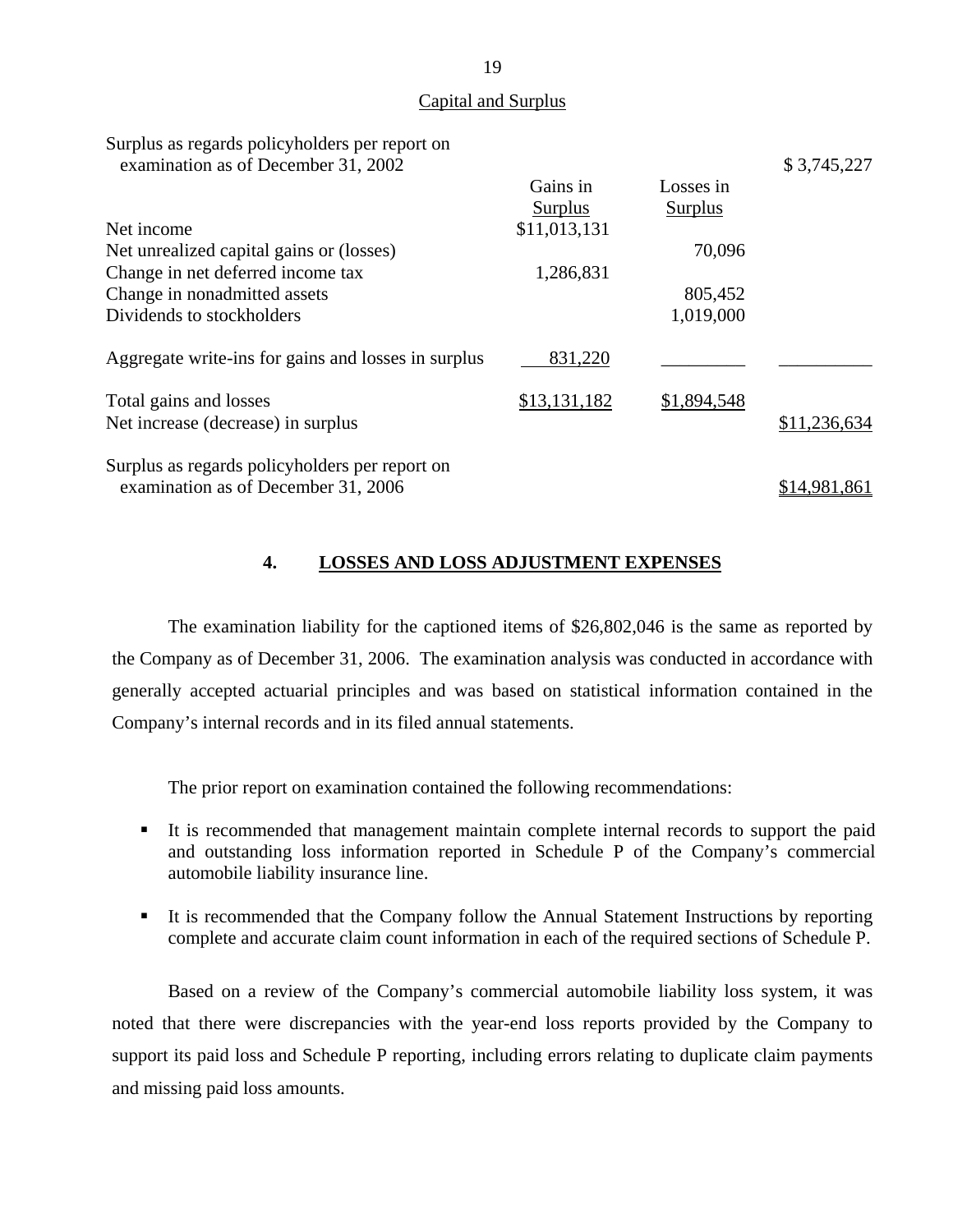Additionally, there were discrepancies reported in Schedule P including negative paid loss amounts, missing claim count information and decreases in cumulative claim count numbers.

Therefore, it is again recommended that management maintain complete internal records to support the paid and outstanding loss information reported in Schedule P of the Company's commercial automobile liability insurance line.

Furthermore, it is again recommended that the Company follow the NAIC Annual Statement Instructions by reporting complete and accurate claim count information in each of the required sections of Schedule P.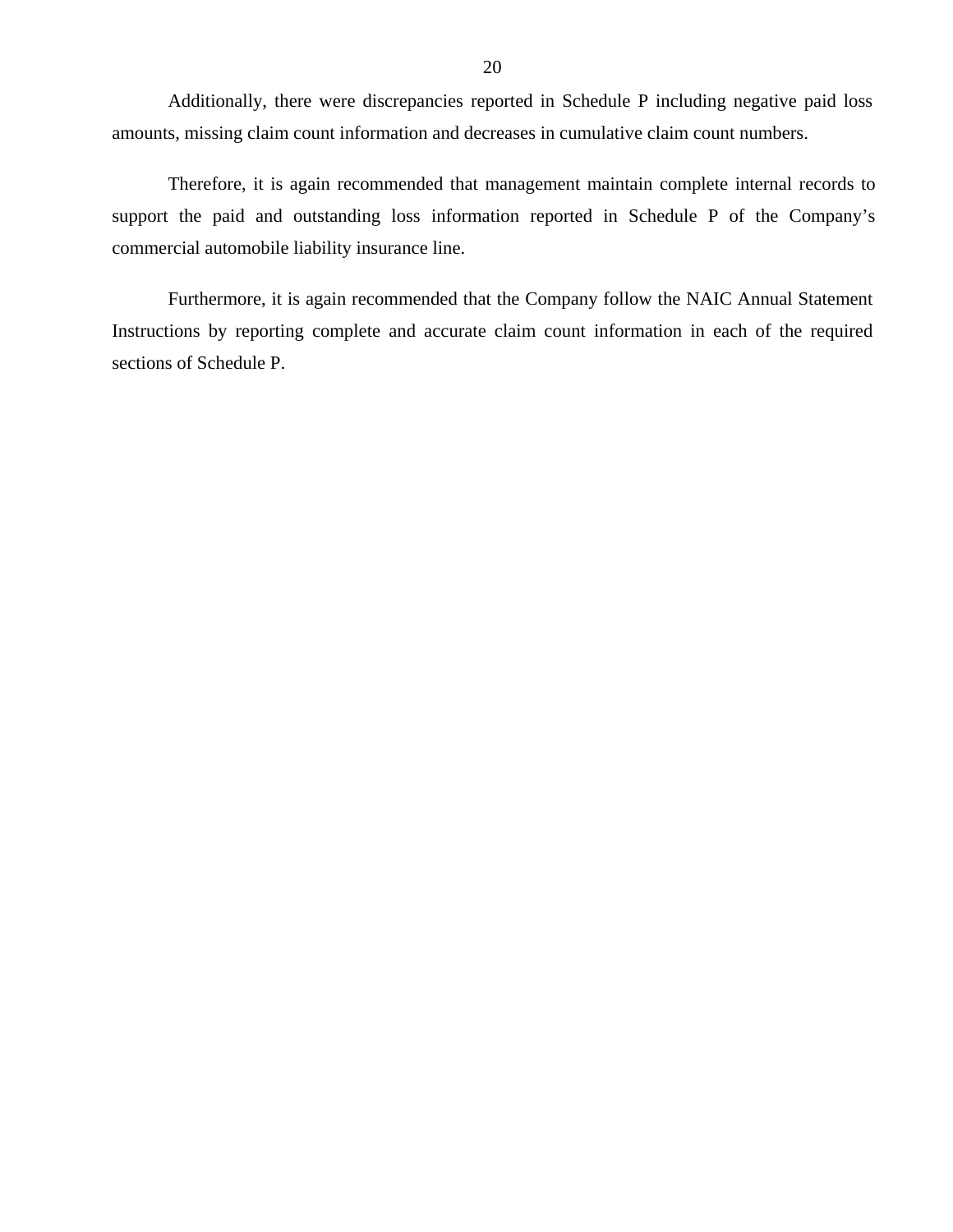# **5. COMPLIANCE WITH PRIOR REPORT ON EXAMINATION**

<span id="page-22-0"></span>The prior report on examination contained twenty-nine recommendations as follows (page numbers refer to the prior report):

# ITEM PAGE NO.

# A. Management

i. It is recommended that the Company amend its by-laws to allow for attendance via conference call. 4

The Company complied with this recommendation.

ii. It is recommended that the Company comply with the provisions of Section 1411(a) of the New York Insurance Law. 5

The Company has not complied with this recommendation. A similar comment is made in this report.

iii. It is recommended that the Company comply with Article IV, Sections 4 and 7 of its by-laws by having its vice presidents and treasurer be fulltime active members of the Company's executive management and fulfill their duties, as indicated in the Company's by-laws, as officers of the Company. 6

The Company has not complied with this recommendation. A similar comment is made in this report.

iv. It is recommended that the Company's financial statements be sworn to by those principal officers that are fully knowledgeable with the corporate and financial affairs reported in the Company's filed financial statements. 6

The Company complied with this recommendation.

v. It is again recommended that the Company cease disbursing funds to those individuals who are not providing either goods or service to the Company. It is further recommended that the Company comply with the provisions of Section 1217 of the New York Insurance Law. The Company is reminded of its fiduciary responsibility to protect the interest of Hereford's policyholders and of its obligation to disburse Company's funds in a prudent manner. 7

The Company complied with this recommendation.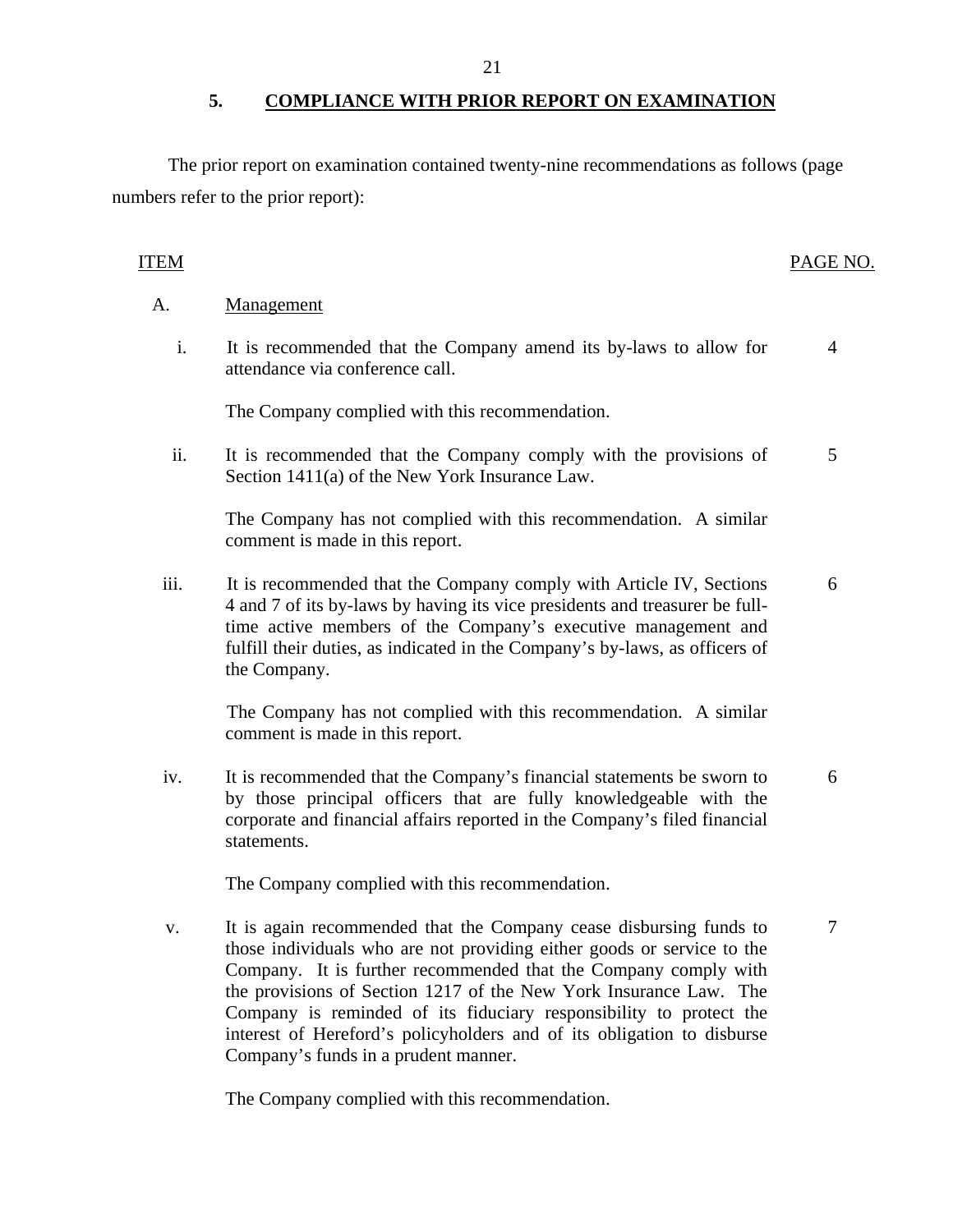vi. It is recommended that the Company ensure that the officers and 7 directors properly disclose all required information on their conflict of interest statements.

The Company complied with this recommendation.

vii. It is recommended that the Company obtain adequate fidelity bond 8 coverage commensurate with its exposure.

The Company has not complied with this recommendation. A similar comment is made in this report.

- B. Reinsurance
	- i. It is recommended that the Company amend its excess of loss 11 reinsurance agreement to specify that any arbitration proceedings will be governed by New York Law and that any offsets are in accordance with Section 7427 of the New York Insurance Law.

The Company complied with this recommendation.

ii. It is recommended that prior to effecting new reinsurance agreement(s) 12 or amendment(s) to existing agreements, the Company file such transactions with the Department for review pursuant to Section 1308(e)(1) of the New York Insurance Law. Subsequent to this examination, management complied with examiners' request by filing both workers' compensation and taxi liability quota share agreements with the Department for review.

The Company complied with this recommendation.

- C. Holding Company System
	- i. It is recommended that the Company file annual holding company 14 registration statements for all prior years under the current examination period as well as for the 2003 year pursuant to Part 80-1.4 of Department Regulation 52.

The Company complied with this recommendation.

ii. It is recommended that the Company fully comply with Department 15 Regulation 52-A by filing in a timely manner its controlling producer report no later than April  $1<sup>st</sup>$  of each year as required.

The Company has not complied with this recommendation. A similar comment is made in this report.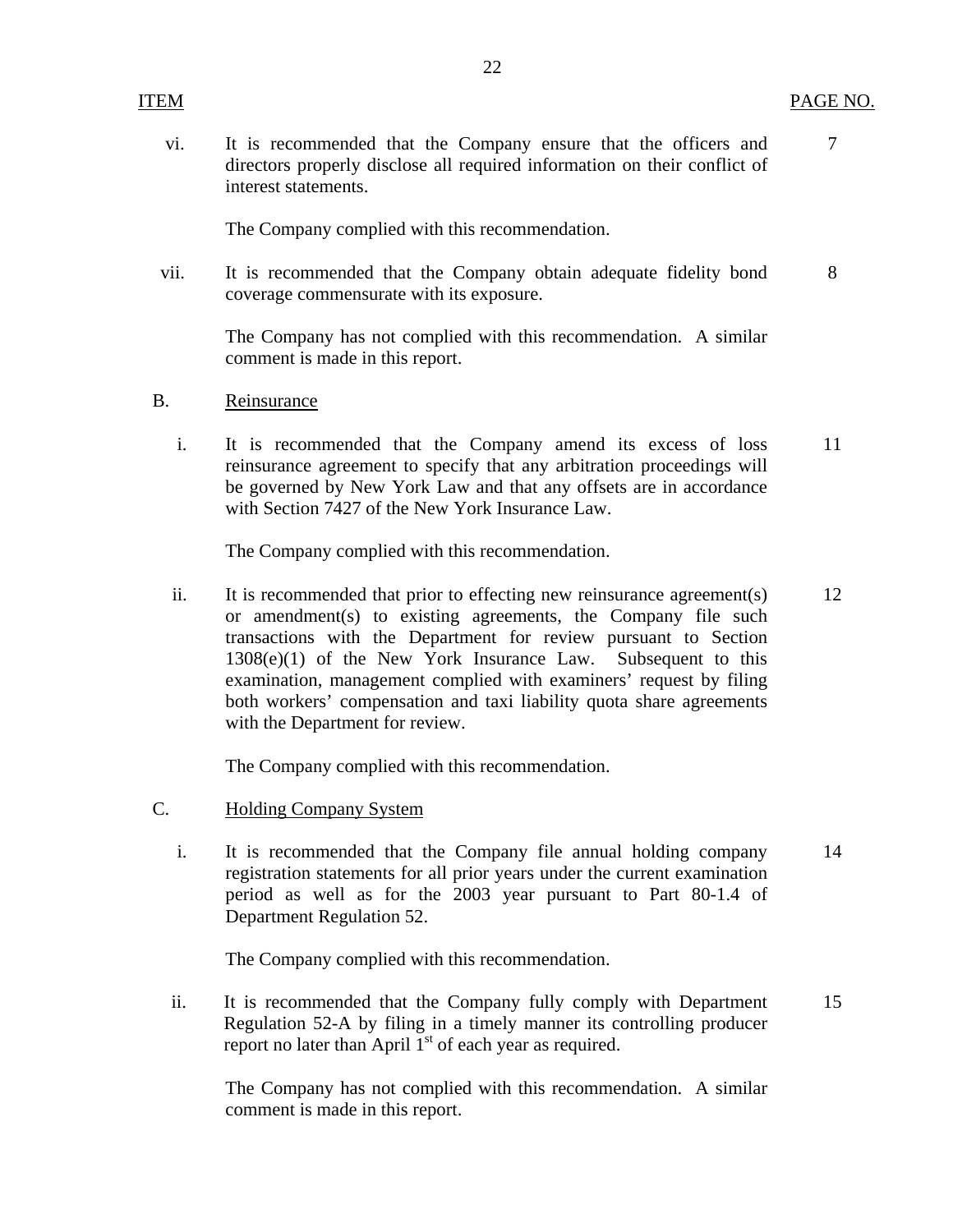## D Accounts and Records

#### Cash Accounts

 i. It is recommended that only full-time active employees of the Company 20 be listed as signatories for the Company's bank accounts. signatories should be approved by the Company's board of directors.

The Company has not complied with this recommendation. A similar comment is made in this report.

ii. It is recommended that the Company implement proper segregation of 20 duty regarding the Company's payroll, bank reconciliation and general ledger maintenance functions.

The Company complied with this recommendation.

iii. It is recommended that management reconcile all bank accounts on a 20 monthly basis in order to ensure greater internal control over Company cash accounts.

The Company complied with this recommendation.

iv. It is recommended that management include more than one authorized 20 signatory to each Company bank account.

The Company complied with this recommendation.

v. It is recommended that long-standing open checks be researched and 20 cancelled or re-issued, if necessary.

The Company complied with this recommendation.

#### Investment Accounts

i. It is recommended that the Company file all newly acquired 21 investments for security rating with the NAIC SVO.

The NAIC no longer requires insurers to file newly acquired investments for security rating; therefore, this recommendation is no longer applicable.

ii. It is also recommended that the Company verify and ensure the validity 21 of the investment information contained in the Company's signed NAIC SVO Compliance Certification filing.

The NAIC no longer requires insurers to file SVO Compliance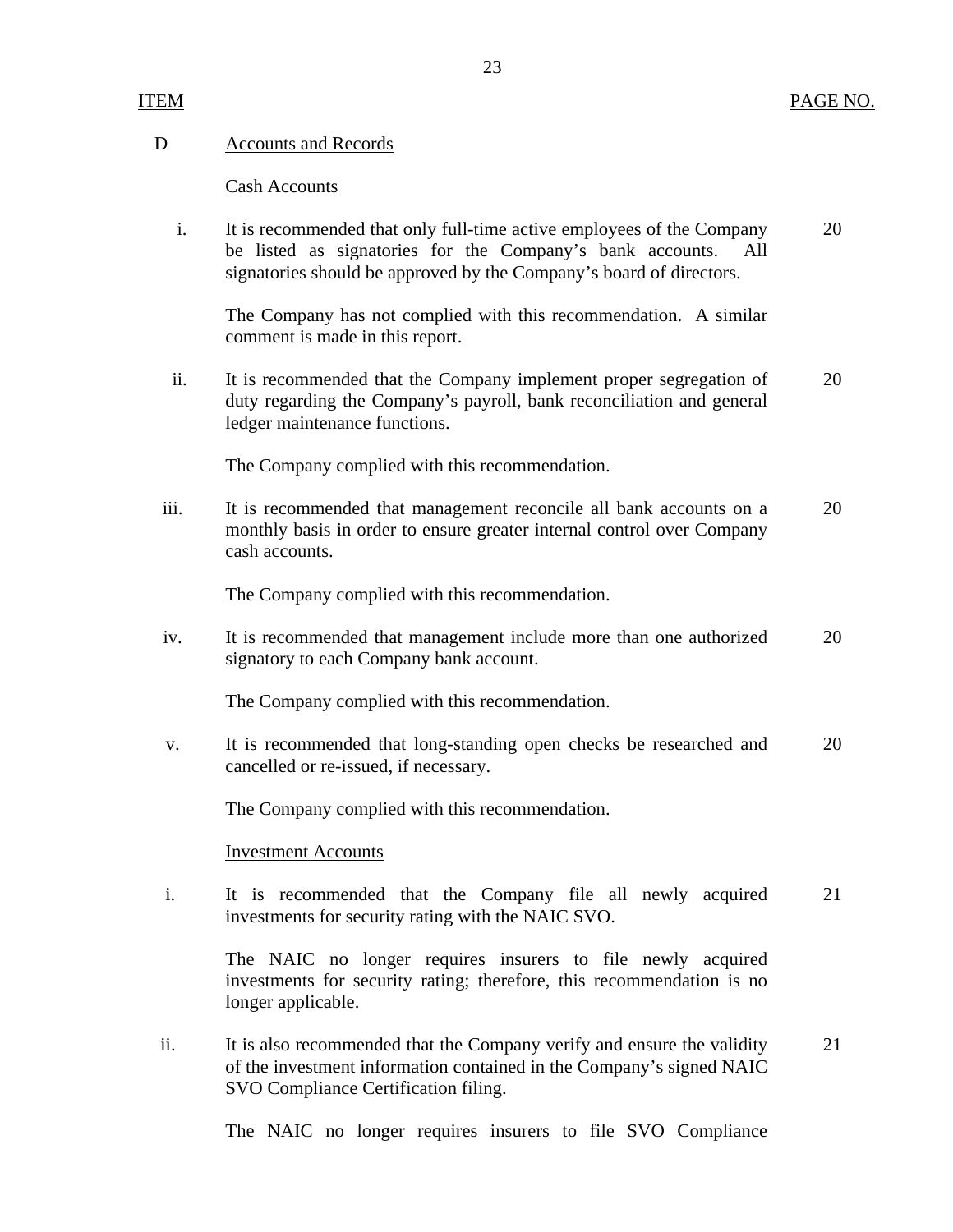Certifications; therefore, this recommendation is no longer applicable.

iii. It is recommended that the Company implement a separate custodial agreement with North Fork Bank ("NFB") applicable to Company investments both managed and held by NFB pursuant to the parties' investment management agreement. 21

The Company has not complied with this recommendation. A similar comment is made in this report.

iv. It is recommended that management establish formal written investment guidelines. Management should further provide any investment manager of the Company with the guidelines to be followed by the managers in their decision making and administration of the Company's investment functions. 21

The Company complied with this recommendation.

v. It is recommended that the Company amend its existing custodial agreement to incorporate the standard protective clauses prescribed by the NAIC and also acknowledged by the Department as good public policy. 21

The Company has not complied with this recommendation. A similar comment is made in this report.

## Allocation of Expenses

 i. It is recommended that management comply with Sections 105.5 and 105.16 of Department Regulation 30 by reporting expenses in the proper expense accounts. 22

The Company complied with this recommendation.

ii. It is recommended that management comply with Section 107.4 of Department Regulation 30 by allocating all ceding reinsurance commissions to other underwriting expenses in the Company's filed annual statements. 22

The Company complied with this recommendation.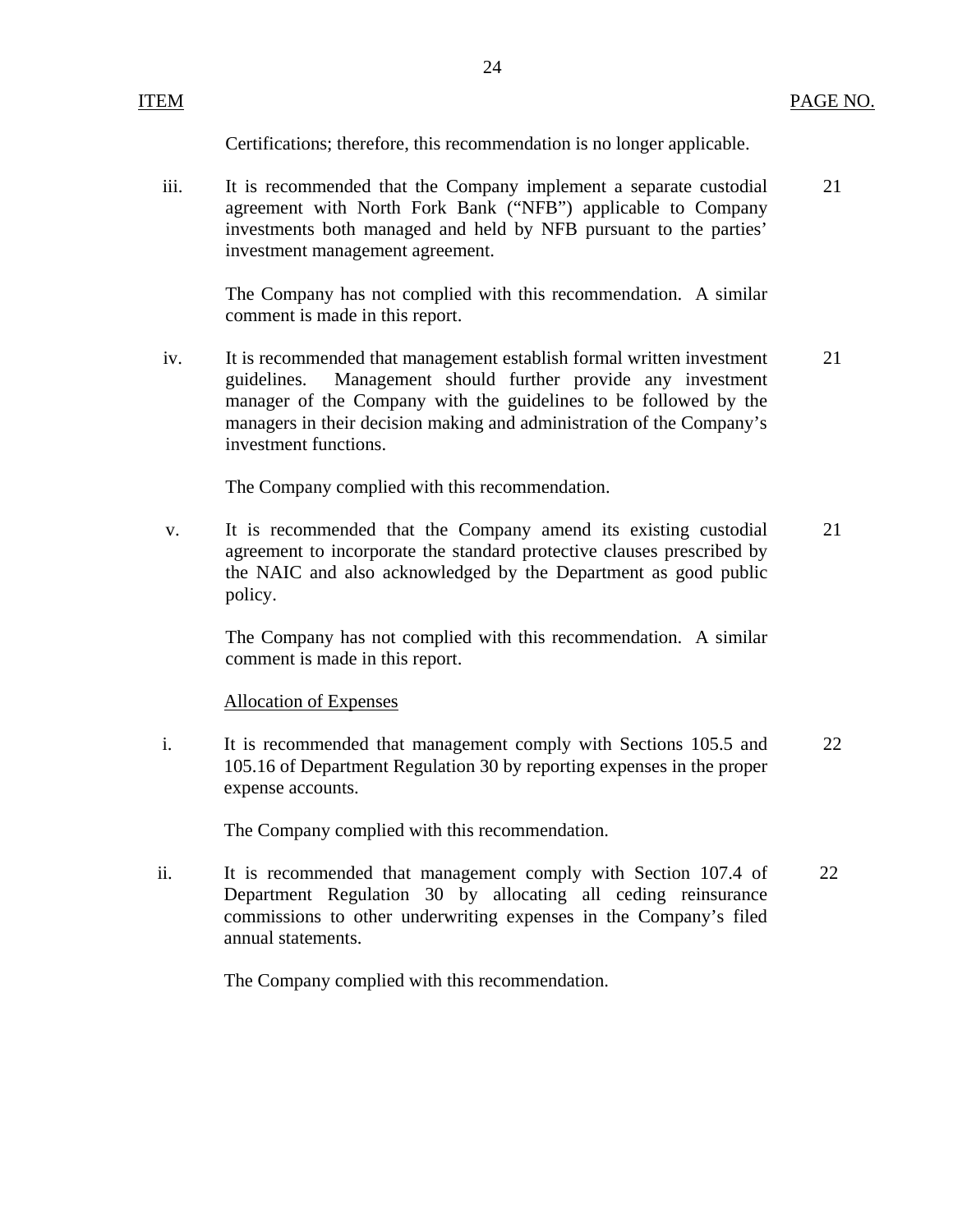# Record Retention

i. It is recommended that management update its year-end record retention 23 procedures to include electronic files in addition to the Company's hardcopy files.

The Company complied with this recommendation.

ii. It is recommended that management refrain from its current practice of 23 maintaining the Company's back-up workers' compensation electronic data file off-site at the home of a staff employee. Instead, management should establish a more reliable back-up procedure such as an alternative back-up of Company files at an alternative off-site facility.

The Company complied with this recommendation.

Certified Public Accountant ("CPA")

It is again recommended that management comply with Section 24 307(b)(1) of the New York Insurance Law.

The Company complied with this recommendation.

- E. Losses and loss adjustment expenses
	- i. It is recommended that management maintain complete internal records 29 to support the paid and outstanding loss information reported in Schedule P of the Company's workers' compensation insurance and commercial automobile lines.

The Company has not complied with this recommendation. A similar comment is made in this report.

ii. It is again recommended that the Company follow the NAIC Annual 29 Statement Instructions by reporting in Schedule P amounts received and anticipated for salvage and subrogation.

The Company complied with this recommendation.

iii. It is recommended that the Company follow the NAIC Annual 29 Statement Instructions by reporting complete and accurate claim count information in each of the required sections in Schedule P.

The Company has not complied with this recommendation. A similar comment is made in this report.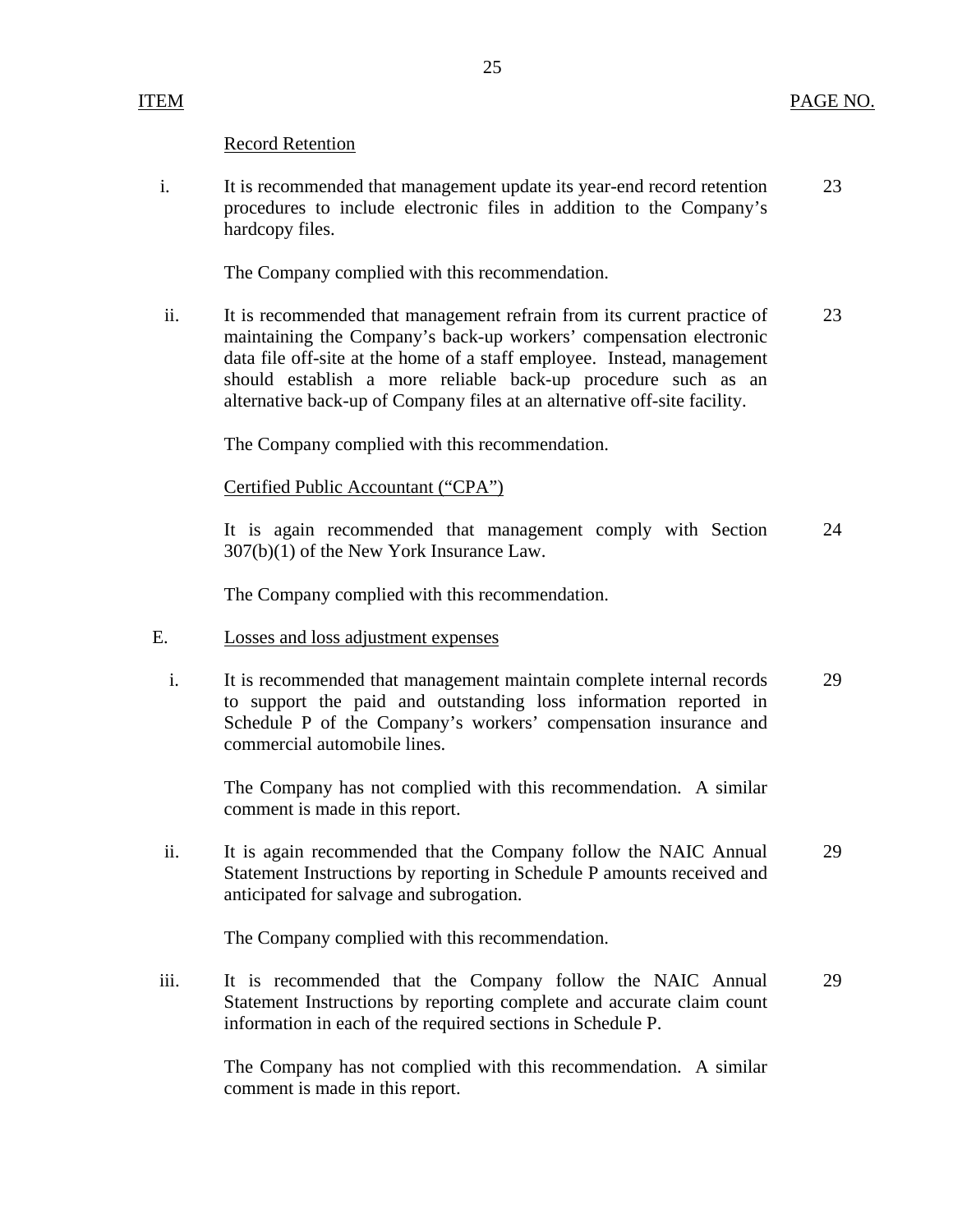# **6. SUMMARY OF COMMENTS AND RECOMMENDATIONS**

# <span id="page-27-0"></span>ITEM

# PAGE NO.

# A. Management

- i. It is recommended that the Company record any investment approval in its committee minutes pursuant to Section 1411(a) of the New York Insurance Law. A similar recommendation was made in the prior report on examination. 4
- ii. It is again recommended that the Company comply with Article IV, Sections 4 and 7 of its by-laws by having its vice presidents be full-time active members of the Company's executive management and fulfill their duties, as indicated in the Company's by-laws, as officers of the Company. 5
- iii. It is again recommended that the Company obtain adequate fidelity bond coverage commensurate with its exposure. 5

# B. Reinsurance

- i. It is recommended that the Company properly account for its NYAIP participation in accordance with SSAP No. 63, paragraph 8 of the NAIC Accounting Practices and Procedures Manual. 7
- ii. It is recommended that the Company amend its workers' compensation second and third layer excess of loss and per policy excess of loss agreements to include all of the required language pursuant to SSAP No. 62, paragraph 8 of the NAIC Accounting Practices and Procedures Manual. 8
- Iii It is recommended that the Company amend its taxi liability quota share reinsurance agreement to include all terms and conditions agreed upon by both parties pursuant to Department Circular Letter No. 8 (2005). 9

# C. Holding Company System

- i. It is again recommended that the Company fully comply with Department Regulation 52-A by filing in a timely manner its controlling producer report no later than April  $1<sup>st</sup>$  of each year as required. 10
- ii. It is recommended that the Company file its lease agreement with the Department in accordance with Section 1505(d) of the New York Insurance Law. 12

26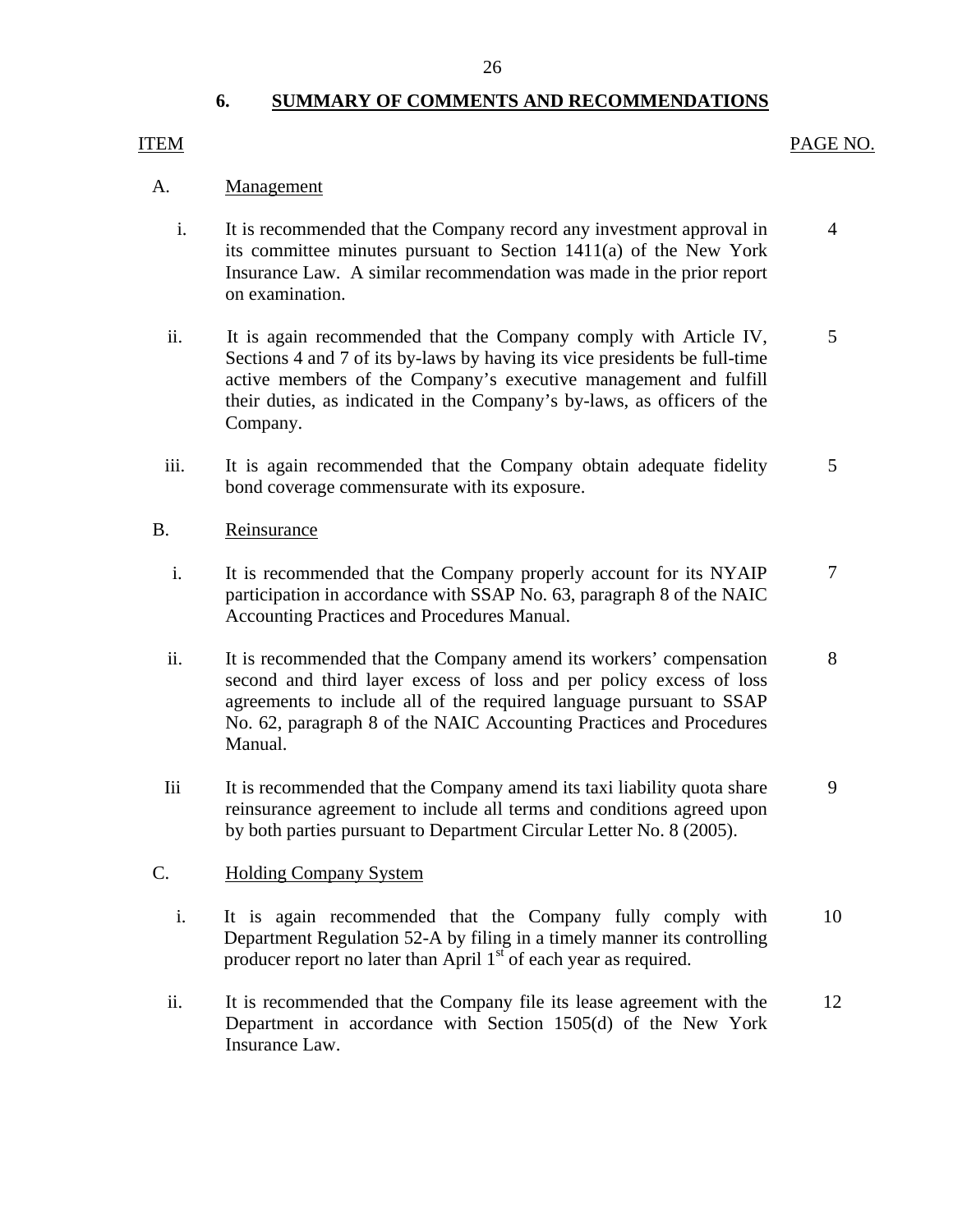# ITEM

# D Accounts and Records

# i. Cash On Hand

It is recommended that the company comply with Section 1411(b) of the New York Insurance Law and restrict its signatory access to the company's bank accounts to employees. 13

# ii. Investment Accounts

- a. It is again recommended that the Company amend its existing custodial agreement to incorporate the standard protective clauses prescribed by the NAIC Examiners Financial Condition Handbook and also acknowledged by the Department as good public policy. 14
- b. It is again recommended that that the Company implement a separate custodial agreement with Capital One Bank applicable to the Company's investments both managed and held by Capital One Bank pursuant to the parties' investment management agreement. 14

# iii. Agents' Balances

It is recommended that the Company age its uncollected premium balances in accordance with SSAP No. 6 of the NAIC Accounting Practices and Procedures Manual. 14

## iv. Deferred Tax Asset

It is recommended that the Company use the DTA calculation as prescribed by SSAP No. 10 of the NAIC Accounting Practices and Procedures Manual. 15

# v. Unearned Premium

It is recommended that the Company verify its unearned premium reserve calculation to ensure accuracy when reporting its liabilities. 15

# E. Losses and loss adjustment expenses

- i. It is again recommended that management maintain complete internal records to support the paid and outstanding loss information reported in Schedule P of the Company's commercial automobile insurance line. 20
- ii. It is again recommended that the Company follow the NAIC Annual Statement Instructions by reporting complete and accurate claim count information in each of the required sections in Schedule P. 20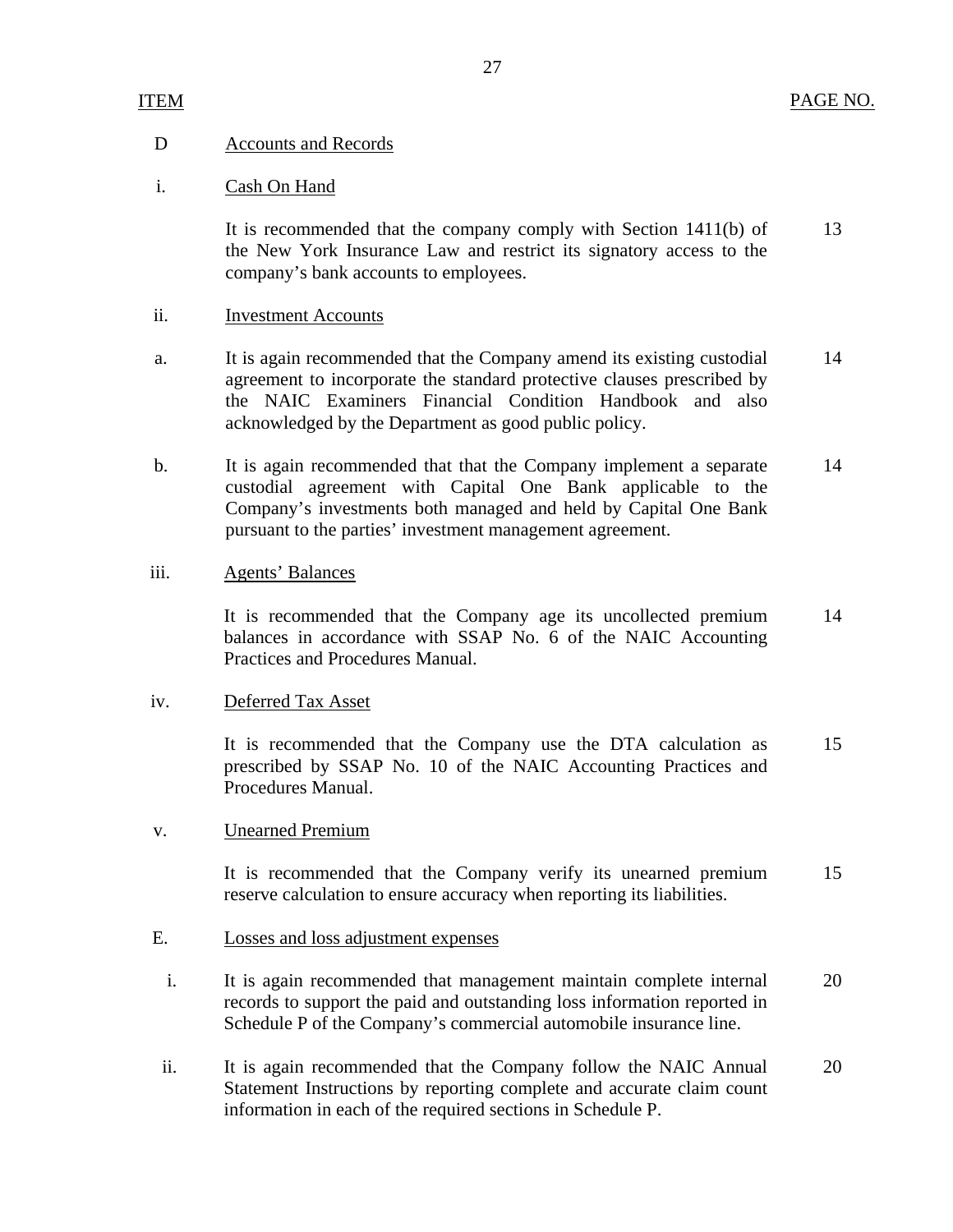Respectfully submitted,

 $\sqrt{s}$  Dilbrina Belgrave Senior Insurance Examiner

# STATE OF NEW YORK ) )SS:  $\mathcal{L}$ COUNTY OF NEW YORK )

DILBRINA BELGRAVE, being duly sworn, deposes and says that the foregoing report, subscribed by her, is true to the best of her knowledge and belief.

 $\sqrt{s}$ /s/ Dilbrina Belgrave

Subscribed and sworn to before me

this  $\qquad \qquad \text{day of} \qquad \qquad .2009.$